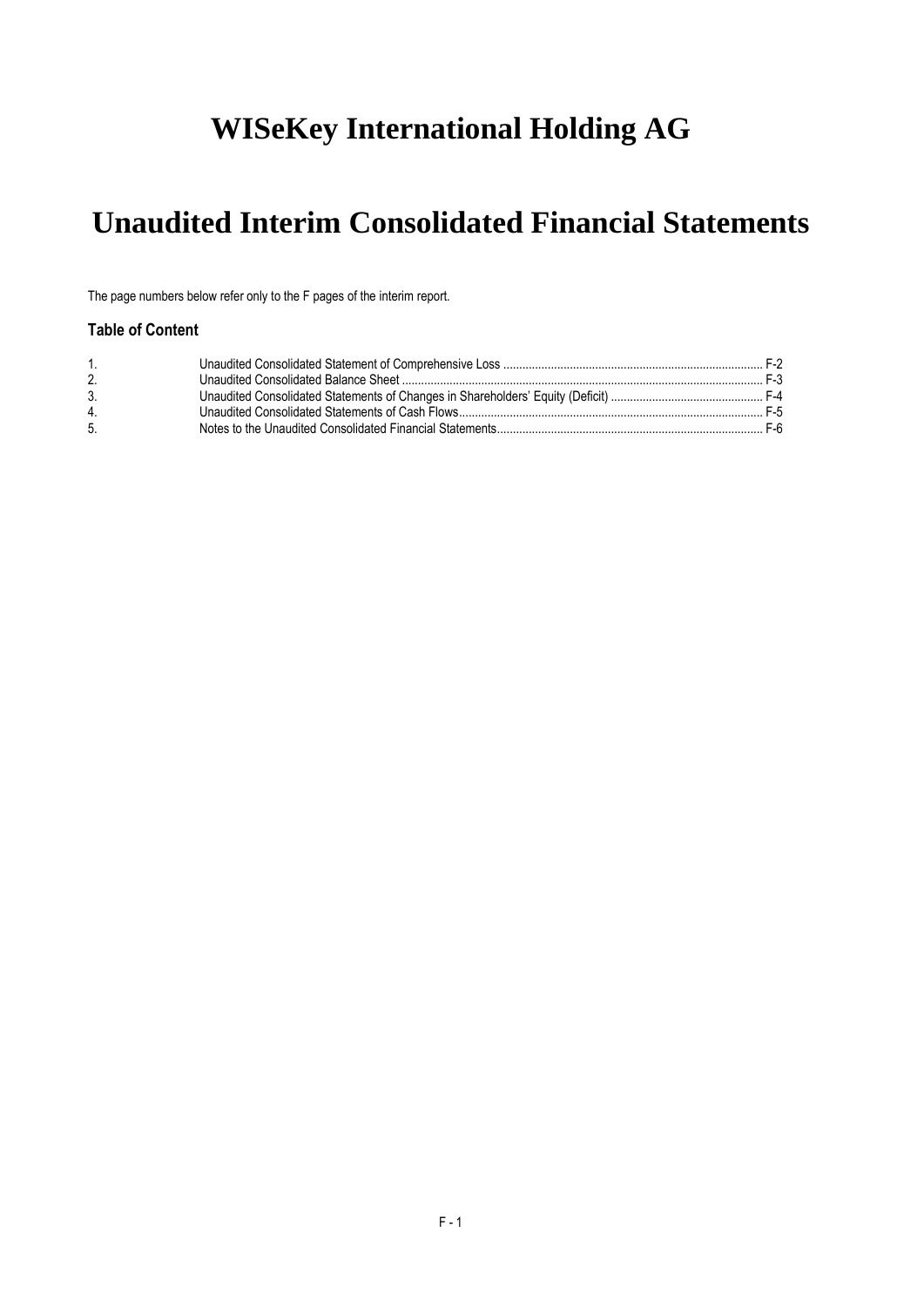# <span id="page-1-0"></span>**1. Unaudited Consolidated Statement of Comprehensive Loss**

|                                                                              | Unaudited 6 months ended June 30, |                 | <b>Note</b> |
|------------------------------------------------------------------------------|-----------------------------------|-----------------|-------------|
| <b>USD'000</b>                                                               | 2018                              | 2017 (Restated) | ref.        |
|                                                                              |                                   |                 |             |
| Net sales                                                                    | 25,904                            | 19,206          | 28          |
| Cost of sales                                                                | (12, 971)                         | (10, 780)       |             |
| <b>Gross profit</b>                                                          | 12,933                            | 8,426           |             |
| Other operating income                                                       | 292                               | 1,461           |             |
| Research & development expenses                                              | (4,068)                           | (3,283)         |             |
| Selling & marketing expenses                                                 | (4, 102)                          | (2,380)         |             |
| General & administrative expenses                                            | (12, 305)                         | (7, 875)        | 36          |
| <b>Total operating expenses</b>                                              | (20, 183)                         | (12, 077)       |             |
| Operating income / (loss)                                                    | (7, 250)                          | (3,651)         |             |
|                                                                              |                                   |                 |             |
| Non-operating income                                                         | 532                               | 1,154           | 30          |
| Gain / (loss) on derivative liability                                        |                                   | 18              |             |
| Gain / (loss) on debt extinguishment                                         |                                   | (550)           |             |
| Interest and amortization of debt discount                                   | (1,776)                           | (1,586)         | 21          |
| Non-operating expenses                                                       | (1, 109)                          | (3, 595)        | 31          |
| Income / (loss) from operations before income tax expense                    | (9,603)                           | (8, 210)        |             |
| Income tax (expense)/recovery                                                | (1, 100)                          | 449             |             |
| Net income / (loss)                                                          | (10, 703)                         | (7, 761)        |             |
|                                                                              |                                   |                 |             |
| Less: Net income / (loss) attributable to noncontrolling interests           | 9                                 | (425)           |             |
| Net income / (loss) attributable to WISeKey International Holding AG         | (10, 712)                         | (7, 336)        |             |
| Loss per share attributable to WISeKey International Holding AG              |                                   |                 |             |
| Basic                                                                        | (0.32)                            | (0.26)          | 33          |
| Diluted                                                                      | (0.32)                            | (0.26)          | 33          |
| Other comprehensive income / (loss), net of tax:                             |                                   |                 |             |
| Foreign currency translation adjustments                                     | (109)                             |                 |             |
|                                                                              |                                   | (57)            |             |
| Defined benefit pension plans:                                               |                                   |                 | 22          |
| Net loss arising during period                                               | 182                               |                 |             |
| Other comprehensive income / (loss)                                          | 73                                | (57)            |             |
| Comprehensive income / (loss)                                                | (10, 630)                         | (7, 818)        |             |
|                                                                              |                                   |                 |             |
| Other comprehensive income / (loss) attributable to noncontrolling interests | (100)                             | (49)            |             |
| Other comprehensive income / (loss) attributable to WISeKey                  |                                   |                 |             |
| <b>International Holding AG</b>                                              | 173                               | (8)             |             |
| Comprehensive income / (loss) attributable to noncontrolling interests       | (91)                              | (474)           |             |
| Comprehensive income / (loss) attributable to WISeKey International          |                                   |                 |             |
| <b>Holding AG</b>                                                            | (10, 538)                         | (7, 344)        |             |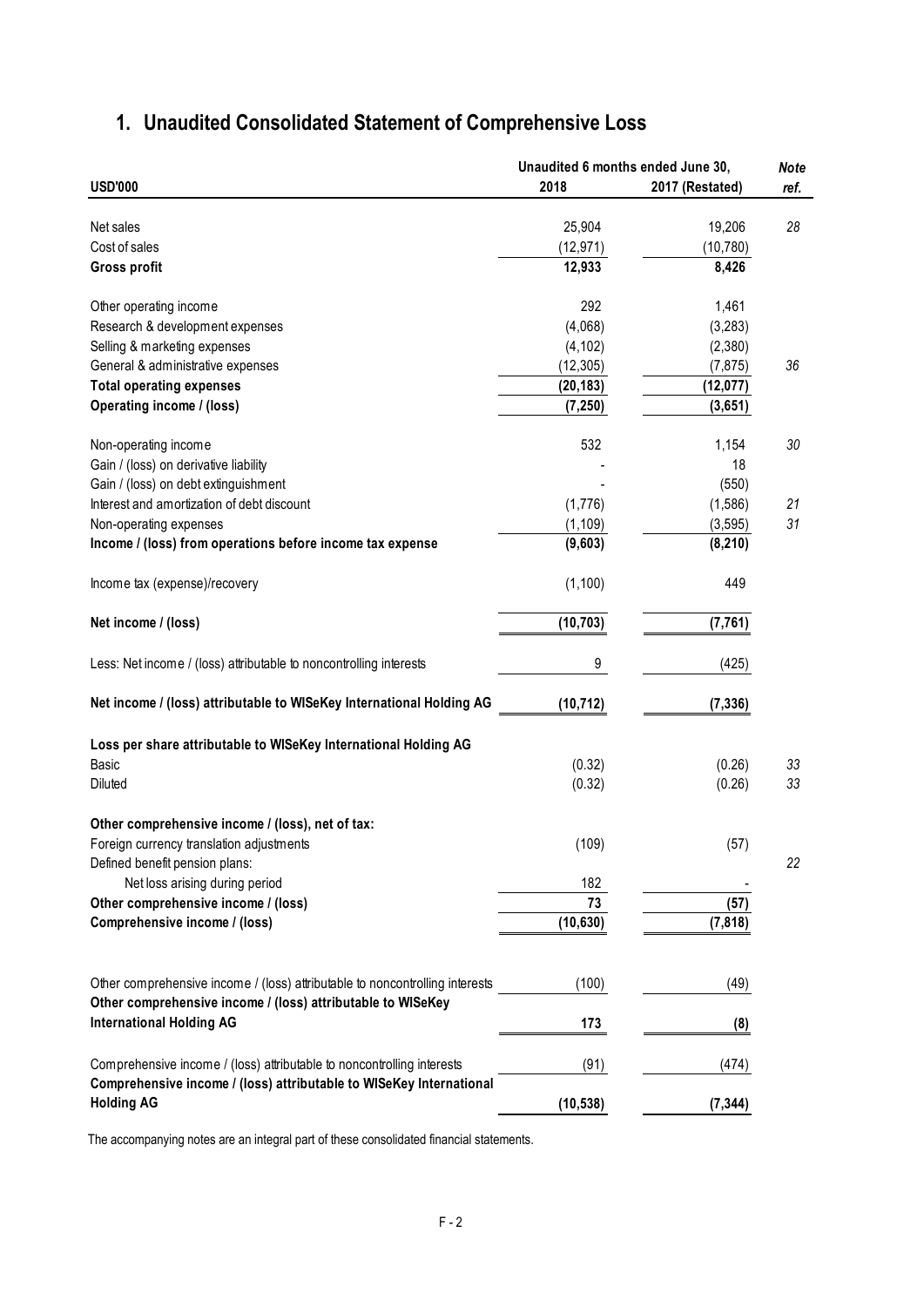# **2. Unaudited Consolidated Balance Sheet**

<span id="page-2-0"></span>

|                                                                                                                         | As at June 30,   | As at December 31, | <b>Note</b> |
|-------------------------------------------------------------------------------------------------------------------------|------------------|--------------------|-------------|
| <b>USD'000</b>                                                                                                          | 2018 (unaudited) | 2017               | ref.        |
| <b>ASSETS</b>                                                                                                           |                  |                    |             |
| <b>Current assets</b>                                                                                                   |                  |                    |             |
| Cash and cash equivalents                                                                                               | 7,850            | 12,214             | 7           |
| Restricted cash                                                                                                         | 2,020            |                    | 8<br>9      |
| Accounts receivable, net of allowance for doubtful accounts<br>Notes receivable, net of allowance for doubtful accounts | 9,091            | 7,404<br>897       |             |
| Inventories                                                                                                             | 3,812            | 3,463              | 10          |
| Prepaid expenses                                                                                                        | 1,340            | 1,447              |             |
| Deferred charges, current                                                                                               | 184              |                    |             |
| Other current assets                                                                                                    | 2.341            | 645                | 11          |
| <b>Total current assets</b>                                                                                             | 26,638           | 26,070             |             |
| <b>Noncurrent assets</b>                                                                                                |                  |                    |             |
| Marketable securities                                                                                                   | 808              | 592                | 12          |
| Deferred income tax assets                                                                                              | 780              | 1,917              |             |
| Deferred tax credits                                                                                                    | 3,346            | 2,856              | 13          |
| Property, plant and equipment net of accumulated depreciation                                                           | 4,077            | 3,966              | 14          |
| Intangible assets, net of accumulated amortization                                                                      | 13,949           | 15,097             | 15          |
| Goodwill                                                                                                                | 16,503           | 16,503             | 16          |
| Deferred charges, noncurrent<br>Other noncurrent assets                                                                 | 307<br>162       | 154                | 17          |
| <b>Total noncurrent assets</b>                                                                                          | 39,932           | 41,085             |             |
| <b>TOTAL ASSETS</b>                                                                                                     | 66,570           | 67,155             |             |
|                                                                                                                         |                  |                    |             |
| <b>LIABILITIES</b>                                                                                                      |                  |                    |             |
| <b>Current Liabilities</b>                                                                                              |                  |                    |             |
| Accounts payable                                                                                                        | 13,847           | 15,655             | 18          |
| Notes payable                                                                                                           | 82               | 180                | 19          |
| Deferred revenue, current                                                                                               | 2,985            | 4,621              | 28          |
| Income tax payable                                                                                                      | 125              | 246                |             |
| Other current liabilities                                                                                               | 3,457            | 3,014              | 20          |
| <b>Total current liabilities</b>                                                                                        | 20,496           | 23,716             |             |
| <b>Noncurrent liabilities</b>                                                                                           |                  |                    |             |
| Convertible note payable                                                                                                | 18,982           | 18,592             | 21          |
| Deferred revenue, noncurrent                                                                                            | 8,373            | 2,710              | 28          |
| Indebtedness to related parties, noncurrent                                                                             | 863              | 1,842              | 35          |
| Employee benefit plan obligation                                                                                        | 5,165            | 5,214              | 22          |
| Deferred income tax liability                                                                                           | 1,413            | 1,476              | 23          |
| Other deferred tax liabilities                                                                                          | 8                |                    |             |
| Other noncurrent liabilities                                                                                            | 2,234            |                    | 24          |
| <b>Total noncurrent liabilities</b>                                                                                     | 37,038           | 29,834             |             |
| <b>TOTAL LIABILITIES</b>                                                                                                | 57,534           | 53,550             |             |
| <b>Commitments and contingent liabilities</b>                                                                           |                  |                    | 25          |
| Redeemable preferred stock                                                                                              |                  | 4,880              | 27          |
| <b>SHAREHOLDERS' EQUITY</b>                                                                                             |                  |                    |             |
| Common stock - Class A                                                                                                  | 400              | 400                | 26          |
| CHF 0.01 par value                                                                                                      |                  |                    |             |
| Authorized - nil and nil                                                                                                |                  |                    |             |
| Issued and outstanding - 40,021,988 and 40,021,988 shares                                                               |                  |                    |             |
| Common stock - Class B                                                                                                  | 1,342            | 1,261              | 26          |
| CHF 0.05 par value                                                                                                      |                  |                    |             |
| Authorized - 11,436,501 and 11,803,428 shares                                                                           |                  |                    |             |
| Issued and outstanding - 26,215,125 and 24,590,918 shares                                                               |                  |                    |             |
| Share subscription in progress                                                                                          | 2,020            |                    | 8           |
| Additional paid-in capital                                                                                              | 198,207          | 189,152            |             |
| Accumulated other comprehensive income / (loss)                                                                         | (188)            | (650)              |             |
| Accumulated deficit                                                                                                     | (191, 782)       | (180, 554)         |             |
| Total shareholders'equity (deficit) attributable to WISeKey shareholders                                                | 10,000           | 9,609              |             |
| Noncontrolling interests in consolidated subsidiaries                                                                   | (964)            | (883)              |             |
| Total shareholders'equity deficit                                                                                       | 9,036            | 8,726              |             |
| TOTAL LIABILITIES AND EQUITY AND REDEEMABLE PREFERRED SHARES                                                            | 66,570           | 67,155             |             |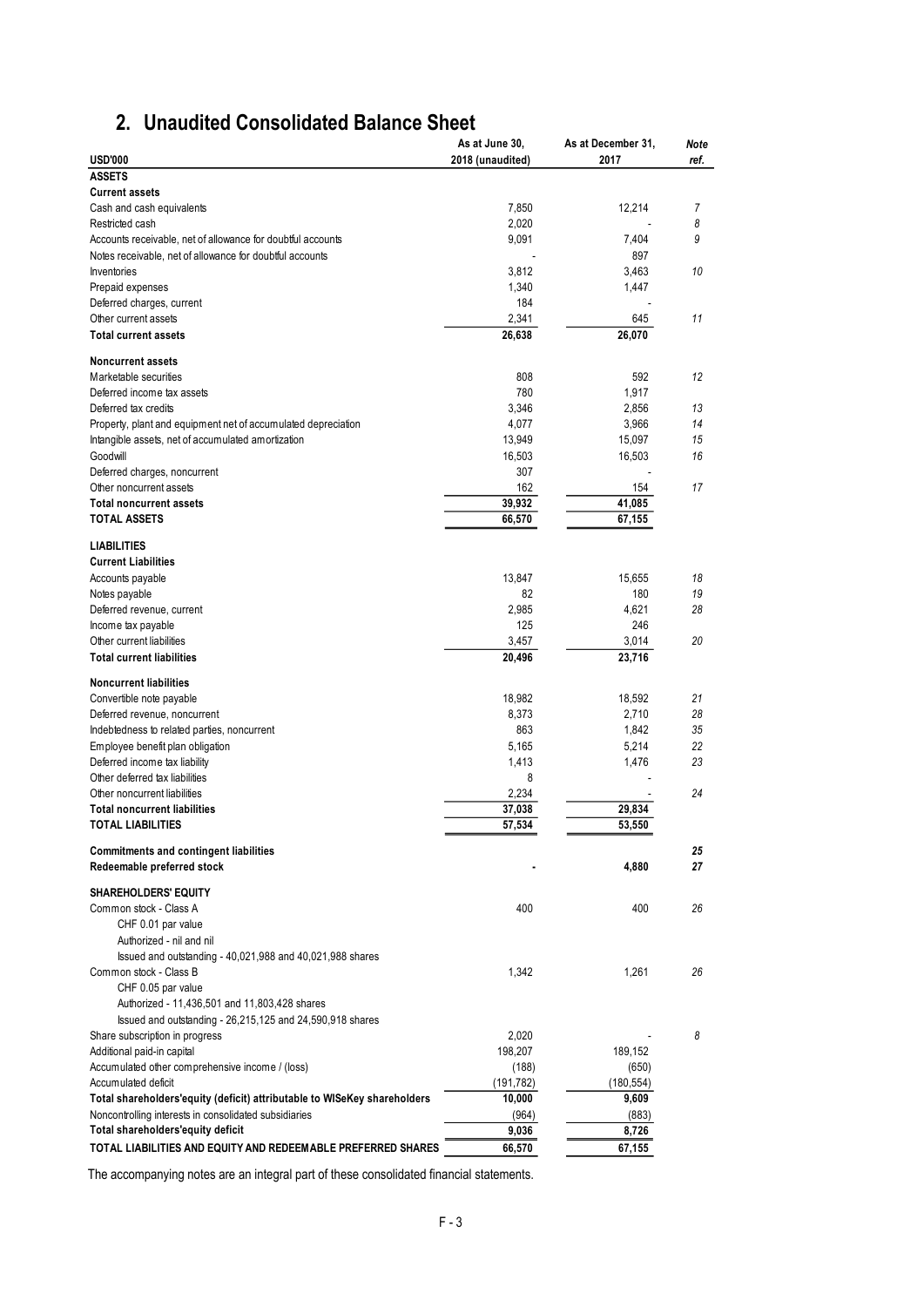|                                                        |            | Number of common shares | Common Share Capital |         |         |                             |       |                          |                   |                  |             |              |            | Totalequity              |
|--------------------------------------------------------|------------|-------------------------|----------------------|---------|---------|-----------------------------|-------|--------------------------|-------------------|------------------|-------------|--------------|------------|--------------------------|
|                                                        |            |                         |                      |         | Total   |                             | Share |                          | Accumulated other | Total            | <b>Non</b>  |              | Redeemable | (deficit) and            |
|                                                        |            |                         |                      |         | share   | Additional                  |       | subscription Accumulated | comprehensive     | stockholders'    | controlling | Total equity | preferred  | redeemable               |
| USD'000                                                | Class A    | Class B                 | Class A              | Class B | capital | paid-in capital in progress |       | deficit                  | income/(loss)     | equity (deficit) | interests   | (deficit)    | stock      | shares                   |
| As at December 31, 2017                                | 40,021,988 | 24,590,918              | 400                  | 1,261   | 1,661   | 189,152                     |       | (180,554)                | (650)             | 9,609            | (883)       | 8,726        | 4,880      | 13,606                   |
| Common stock issued <sup>1</sup>                       |            | 1,464,746               |                      | ಌ       | ಌ       | 6,681                       |       |                          |                   | 6,754            |             | 6,754        |            | 6,754                    |
| Options exercised                                      |            | 159,461                 |                      |         |         | 195                         |       |                          |                   | 203              |             | 203          |            | 203                      |
| Stock-based compensation                               |            |                         |                      |         |         | 050                         |       |                          |                   | ,050             |             | ,050         |            | 1,050                    |
| iquidation of WISeKey BRBV                             |            |                         |                      |         |         |                             |       |                          | මි                | මෙ               |             | මෙ           |            | $\overline{\mathbf{86}}$ |
| Impact of ASU2016-01 on marketable securities          |            |                         |                      |         |         |                             |       | (375)                    | 375               |                  |             |              |            |                          |
| Resale of treasury shares acquired in 2018             |            |                         |                      |         |         | జ                           |       |                          |                   | జ                |             |              |            | జ                        |
| Acquisition of Quo Vadis Group noncontrolling interest |            |                         |                      |         |         | ,101                        |       |                          |                   | Σ<br>110         |             | 110T         | (5,021)    | (3,920)                  |
| Creation of WISeCoin AG                                |            |                         |                      |         |         |                             |       |                          |                   |                  |             |              |            |                          |
| Capital increases pending at period end                |            |                         |                      |         |         |                             | 2,020 |                          |                   | 2,020            |             | 2,020        |            | 2,020                    |
| Net loss                                               |            |                         |                      |         |         |                             |       | (10, 712)                |                   | (10, 712)        |             | 10,703)      |            | 10,703)                  |
| Other comprehensive income / (loss)                    |            |                         |                      |         |         |                             |       |                          | 173               | 173              | (001)       |              |            |                          |
| Deemed dividend                                        |            |                         |                      |         |         |                             |       | $\left(141\right)$       |                   | (141)            |             | (141)        | 141        |                          |
| As at June 30, 2018                                    | 40,021,988 | 26,215,125              | 400                  | 1,342   | 1,742   | 198,207                     | 2,020 | 191,782                  | (88)              | 10,000           | (964)       | 9,036        |            | 9,036                    |

<span id="page-3-0"></span>**3. Unaudited Consolidated Statements of Changes in Shareholders' Equity (Deficit)**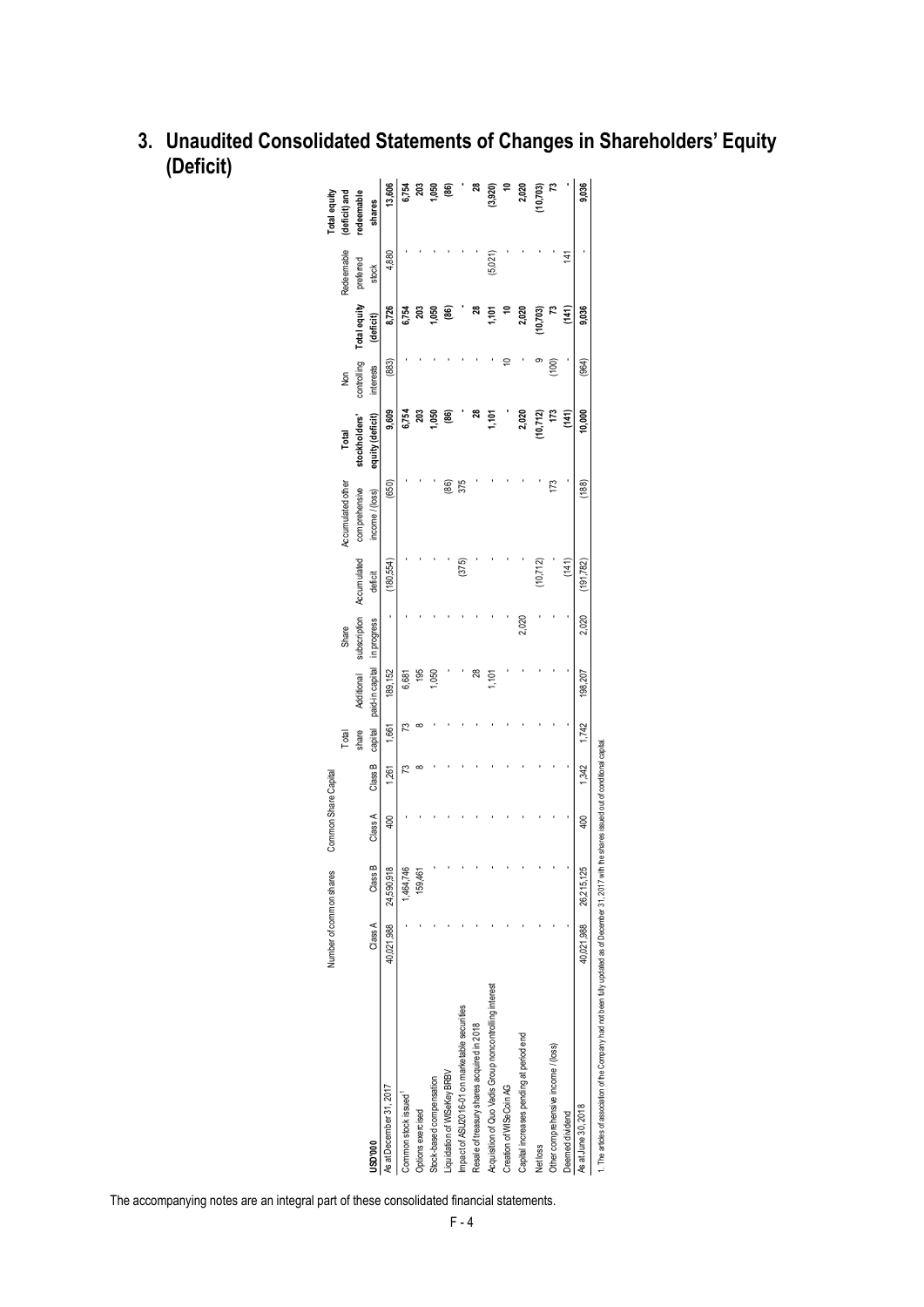# <span id="page-4-0"></span>**4. Unaudited Consolidated Statements of Cash Flows**

| <b>USD'000</b>                                                                                             | Unaudited 6 months ended June 30,<br>2018 | 2017 (Restated)  |
|------------------------------------------------------------------------------------------------------------|-------------------------------------------|------------------|
|                                                                                                            |                                           |                  |
| Cash Flows from operating activities:                                                                      |                                           |                  |
| Net loss<br>Adjustments to reconcile net income to net cash provided by (used in) operating<br>activities: | (10, 703)                                 | (7, 761)         |
| Accretion (amortization) of discount (premium) on investment in debt                                       |                                           |                  |
| securities                                                                                                 | 547                                       | 1,586            |
| Depreciation of property, plant & equipment                                                                | 670                                       | 462              |
| Amortization of intangible assets                                                                          | 1,286                                     | 1,130            |
| Amortization of debt issue costs                                                                           |                                           | 169              |
| Write-off loss / (gain)                                                                                    | (33)                                      |                  |
| Loss / (gain) on derivative liability                                                                      |                                           | (18)             |
| Loss on debt extinguishment                                                                                |                                           | 550              |
| Stock-based compensation                                                                                   | 1,050                                     | 2,417            |
| Increase / (decrease) in defined benefit pension liability                                                 | (49)                                      | 766              |
| Decrease (increase) in other noncurrent assets, net                                                        | (8)                                       | 17               |
| Provision for bad debt expense                                                                             | 102                                       | 264              |
| Inventory valuation adjustment                                                                             | (61)                                      | 273              |
| Income tax expense / (recovery) net of cash paid                                                           | 1,100                                     | (449)            |
| Other non cash expenses /(income)                                                                          | (1, 365)                                  | 99               |
| Unrealized foreign currency transactions                                                                   | (7)                                       | 57               |
| Changes in operating assets and liabilities, net of effects of businesses acquired                         |                                           |                  |
| Decrease (increase) in accounts receivables                                                                | (1,688)                                   | 1,432            |
| Decrease (increase) in inventories                                                                         | (348)                                     | 310              |
| Decrease (increase) in other assets, net                                                                   | (1,589)                                   | (1,746)          |
| Increase (decrease) in accounts payable                                                                    | (1,808)                                   | (1, 193)         |
| Increase (decrease) in deferred revenue                                                                    | 4,026                                     | 149              |
| Increase (decrease) in income taxes payable<br>Increase (decrease) in other current liabilities            | (121)<br>443                              | (54)<br>(2, 395) |
| Net cash provided by (used in) operating activities                                                        | (8, 555)                                  | (3,935)          |
|                                                                                                            |                                           |                  |
| Cash Flows from investing activities:<br>Acquisition / (sale) of property, plant and equipment             | 1,125                                     | 42               |
| Decrease / (increase) in notes receivables                                                                 | 896                                       |                  |
| Acquisition of a business, net of cash and cash equivalents acquired                                       |                                           | (11,629)         |
| Net cash provided by (used in) investing activities                                                        | 2,021                                     | (11, 587)        |
|                                                                                                            |                                           |                  |
| Cash Flows from financing activities:<br>Proceeds from options exercises                                   | 213                                       | 22               |
| Proceeds from issuance of Common Stock                                                                     | 1,066                                     |                  |
| Decrease / (increase) in loan payable                                                                      | (1,078)                                   |                  |
| Proceeds from convertible loan issuance                                                                    |                                           | 293              |
| Proceeds from debt                                                                                         | 2,132                                     | 16,155           |
| Repayments of debt                                                                                         | (96)                                      |                  |
| Net cash provided by (used in) financing activities                                                        | 2,237                                     | 16,470           |
| Effect of exchange rate changes on cash and cash equivalents                                               | (67)                                      | 111              |
| Cash and cash equivalents                                                                                  |                                           |                  |
| Net increase (decrease) during the period                                                                  | (4, 364)                                  | 1,059            |
| Balance, beginning of period                                                                               | 12,214                                    | 5,221            |
| Balance, end of period                                                                                     | 7,850                                     | 6,280            |
| Supplemental cash flow information                                                                         |                                           |                  |
| Cash paid for interest, net of amounts capitalized                                                         | 772                                       | 250              |
| Cash paid for incomes taxes                                                                                | 72                                        | 78               |
| Issuance of shares in relation to the acquisition of QuoVadis                                              |                                           | 4,307            |
| Issuance / (redemption) of redeemable preferred stock                                                      | (5,021)                                   | 4,375            |
| Issuance of common stock to purchase non-controlling interest                                              | 3,920                                     | 3,474            |
| Deemed dividend                                                                                            | 141                                       | 540              |
| Settlement of Carlos Moreira's loan in shares                                                              | 473                                       |                  |
| Payment of SEDA fees in shares                                                                             | (500)                                     |                  |
| Restricted cash received for share subscription in progress                                                | 2,020                                     |                  |
| Conversion of loan receivable into marketable securities                                                   |                                           | 799              |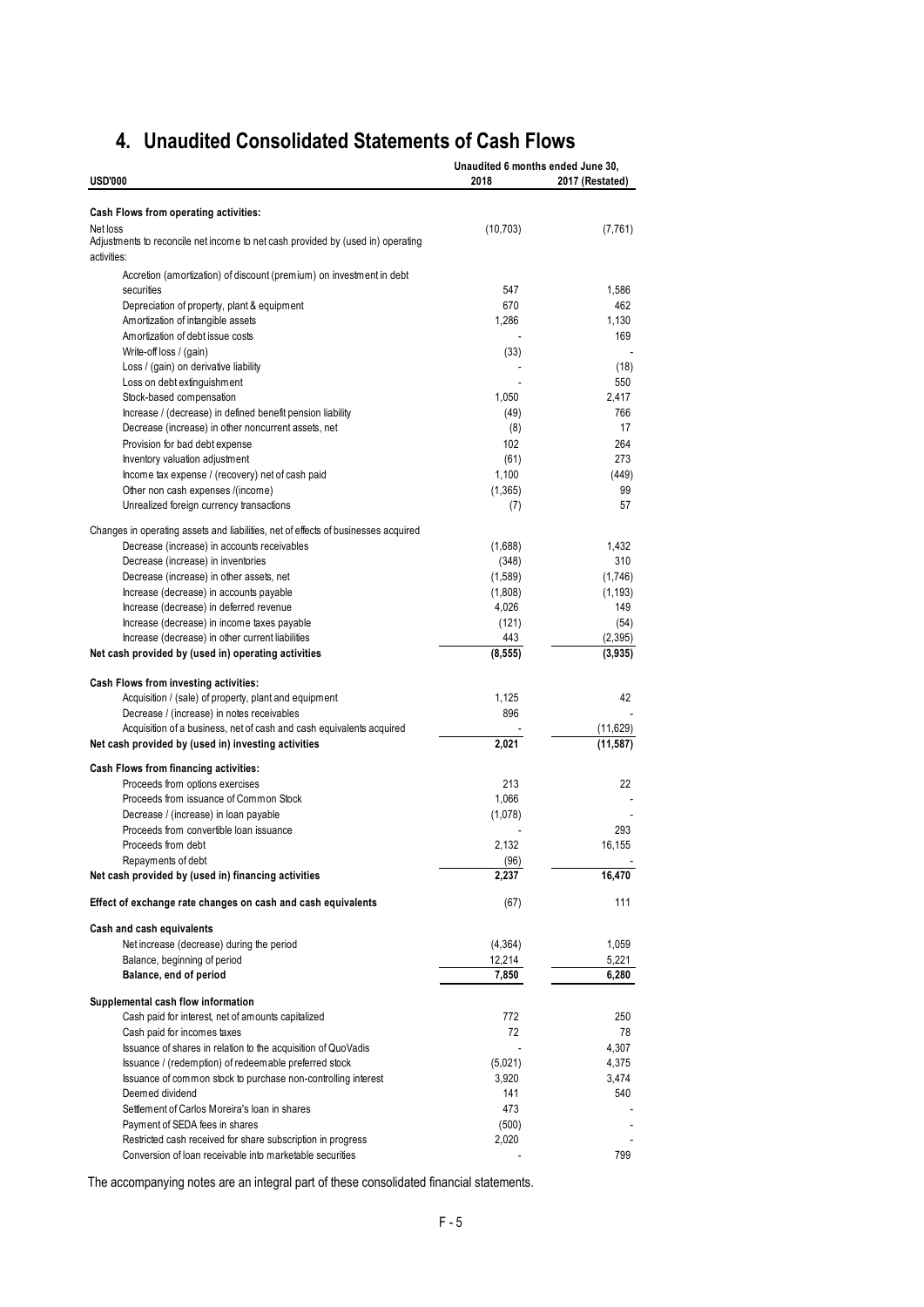# <span id="page-5-0"></span>**5. Notes to the Unaudited Consolidated Financial Statements**

# **Note 1. The Group**

WISeKey International Holding AG (the "**Company**"), together with its consolidated subsidiaries ("**WISeKey**" or "**the Group**" or "**the WISeKey Group**"), has its headquarters in Switzerland. WISeKey International Holding AG, the ultimate parent of the WISeKey Group, was incorporated in November 2015 and is listed on the Swiss Stock Exchange, SIX SAG with the valor symbol "WIHN".

The Group develops, markets, hosts and supports a range of solutions that enable the secure digital identification of people, content and objects, by generating digital identities that enable its clients to monetize their existing user bases and at the same time, expand its own eco-system. WISeKey generates digital identities from its current products and services in Cybersecurity Services, IoT (internet of Things), Digital Brand Management and Mobile Security.

The Group leads a carefully planned vertical integration strategy through acquisitions of companies in the industry. The strategic objective is to provide integrated services to its customers and also achieve cross-selling and synergies across WISeKey. Through this vertical integration strategy, the Group anticipates being able to generate profits in the near future.

# **Note 2. Future Operations**

The Group experienced a loss from operations in this reporting period, although it does anticipate being able to generate profits in the near future once it finalizes its reorganization fully integrating Quovadis entities and WISeKey Semiconductors, and reducing G&A costs. However, this cannot be predicted with any certainty even though the Group is very focused on growth leveraging current development and growth in the industry. The accompanying consolidated financial statements have been prepared assuming that the Group will continue as a going concern. The Group incurred a net operating loss of USD 7,250,301 and had working capital of USD 6,141,492 as at June 30, 2018.

Based on the Group's cash projections for the next 12 months to September 30, 2019, it will need approximately USD 14.5 million to fund operations.

Historically, the Group has been dependent on equity financing to augment the operating cash flow to cover its cash requirements. Any additional equity financing may be dilutive to shareholders.

In the period to December 31, 2017, the Company secured an acquisition line of credit agreement with ExWorks Capital Fund I, L.P. ("**ExWorks**") secured on the assets of the Company, with restrictive covenants and an annual interest rate of 12% (see note 21 for detail). The primary purpose of this revolving credit was the acquisition of the QuoVadis group under the holding company QV Holdings Ltd (together with its subsidiaries "**QuoVadis**") which was completed on April 03, 2017ExWorks had initially set the annual interest rate at 18%, maturity to December 31, 2018, and capped the line of credit to USD 16.4m. These terms were amended to more beneficial terms of 12% annual interest rate, maturity of January 16, 2020 and a maximum line of credit of USD 18.9m. In the 6 months to June 30, 2018, ExWorks amended the credit agreement to increase the maximum line of credit to USD 22.6m through the grant of an additional loan of up to USD 4m, out of which USD 2m was drawn as at June 30, 2018. In July 2018, the Group negotiated an extension clause which, if actioned, will extend maturity to January 16, 2021. The agreement includes the option to convert principal repayments, interest charges and fees into WIHN Class B shares. Management believes that ExWorks will continue to use the conversion option for partial repayment of future interest and the loan principal.

On January 19, 2016, the Company had closed a Share Subscription Facility with GEM LLC (Global Equity Markets, "**GEM**", the Share Subscription Facility, "**the GEM Facility**") which is a CHF 60 million facility over 5 years and allows the Company to draw down funds at its option in exchange for WIHN Class B shares (see note 21 for detail). The mechanics of the deal allow for a drawdown essentially 18 times in a year, the amount being in a range related to the trading volume and price of the WIHN class B share trading on the SIX Swiss Stock Exchange. The drawdown amount is based on 90% of the average closing price of the last 15 trading days multiplied by 1,000% of the average volume of the last 15 trading days. GEM can then elect to purchase between 50% and 200% of this figure. After several drawdowns, as at June 30, 2018 the outstanding facility available is CHF 56,094,645.

Lastly, on February 08, 2018 the Company entered into a Standby Equity Distribution Agreement ("**SEDA**") with a fund managed by Yorkville Advisors Global, LLC ("**Yorkville**"). Pursuant to the SEDA, Yorkville commits to provide equity financing to WISeKey in the aggregate amount of up to CHF 50m in exchange for Class B Shares over a three-year period (see note 21 for detail). WISeKey has the right to make draw-downs under the SEDA at its discretion by requesting Yorkville to subscribe for (if the Class B Shares are issued out of authorized share capital) or purchase (if the Class B Shares are delivered out of treasury) Class B Shares in tranches of up to CHF 1m each, or, if WISeKey provides a sufficient number of Class B Shares through share lending, up to CHF 5m each, subject to certain exceptions. WISeKey paid a one-time commitment fee of CHF 0.5 million on April 24, 2018 in 100,000 WIHN Class B Shares. As at June 30, 2018 the outstanding facility available remained unused at CHF 50m.

As demonstrated during previous drawn downs , both the GEM Facility and the SEDA will only be used as a safeguard should there be any difficulties in raising the planned necessary equity to cover the USD 14.5 million projected cash shortfall noted above.

Based on the foregoing, especially the anticipated performance of its two growing segments which will be fully integrated into a platform-type offering, as well as the planned synergies of operating as a Group and increasing revenue by offering enhanced versions of existing products combining cybersecurity with IoT ("Internet of Things") and cross-selling to the existing client base of over 1,500 institutional clients, management believe it is correct to present these figures on a going concern basis.

# **Basis of Presentation**

The consolidated financial statements are prepared in United States dollars ("**USD**") on the basis of generally accepted accounting principles in the United States of America ("**US GAAP**").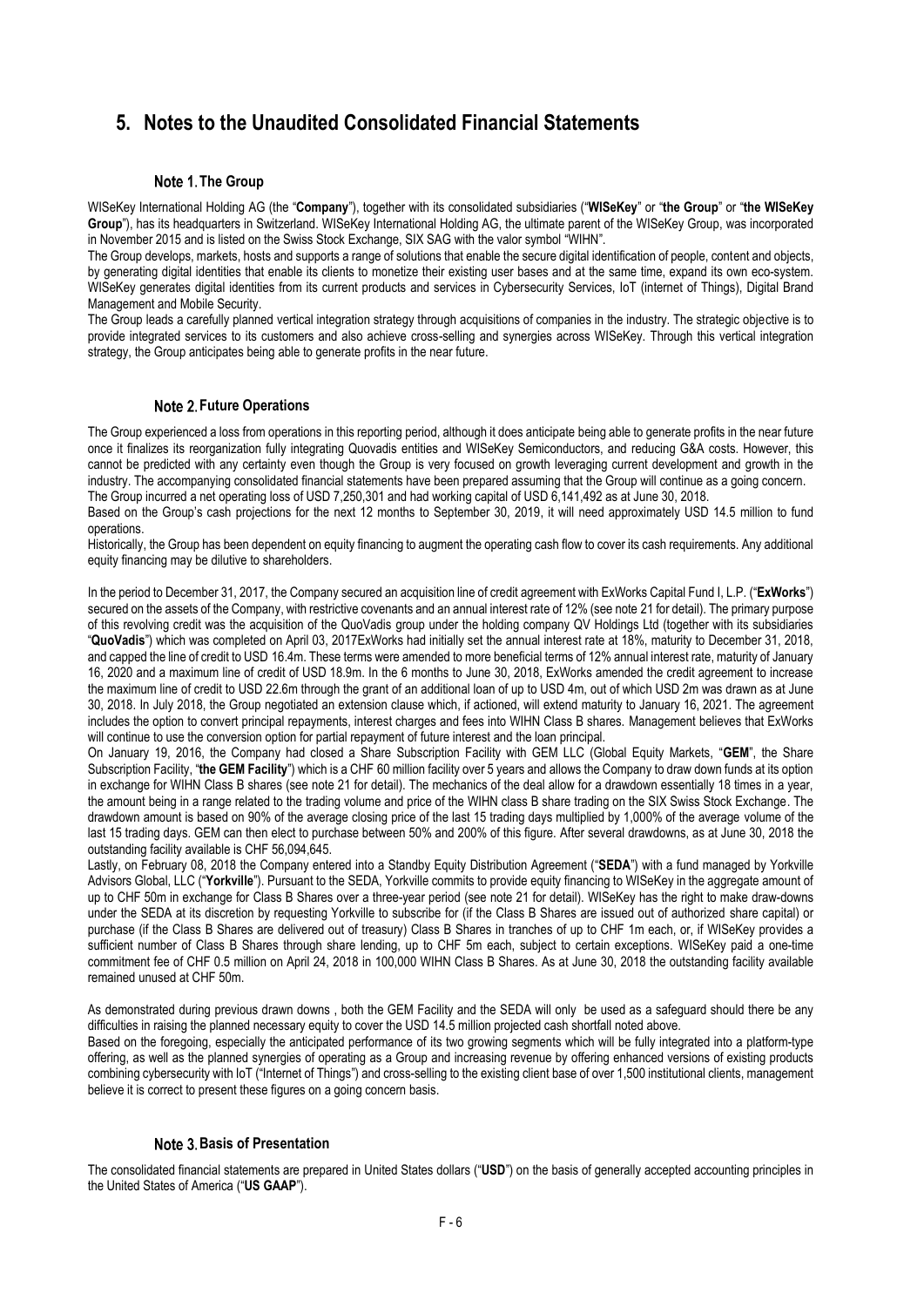The accompanying unaudited interim consolidated financial statements have been prepared by management in accordance with ASC 270 ("Interim Reporting") and, as a consequence, do not include all information and footnotes required by generally accepted accounting principles and should, therefore, be read in conjunction with the Group's consolidated financial statements for the year ended December 31, 2017 included in the Annual Report 2017. These statements do include all normal recurring adjustments which the Group believes necessary for a fair presentation of the statements. The interim results of operations are not necessarily indicative of the results to be expected for the full year ended December 31, 2018.

Except as indicated in the notes below, there have been no other material changes in the information disclosed in the notes to the consolidated financial statements included in the Group's Annual Report 2017 for the year ended December 31, 2017.

## *Restatement of prior period*

In the second half of 2017, the Group decided to early adopt ASC 606 Revenue from Contracts with Customers. However the 2017 interim report was not prepared on that same basis.

Therefore the group reviewed the 2017 interim report and assessed the impact of the early adoption of ASC 606 Revenue from Contracts with Customers. The revenue disclosed in the 2017 interim report was analysed entity by entity, and the Group determined that some contracts where revenue should be recognized over the life of the contract under ASC 606 had been recognized at invoicing. The analysis showed that out of the USD 21,168,754 revenue figure disclosed in the 2017 interim report, a balance of USD 1,963,005 should have been deferred on the balance sheet as at June 30, 2017. This adjustment leads to an income tax recovery of USD 439,573, and an increase of the net loss attributable to noncontrolling interests by USD 161,940 for the period.

The table below shows the impact of the restatement on the consolidated income statement for the 6 months to June 30, 2017.

We note that the financial statements as at December 31, 2017 were in compliance with ASC 606 Revenue from Contracts with Customers. Therefore the financial statements as at December 31, 2017 will not be restated.

| Consolidated Statement of Income / (Loss)                            | 6 months ended June 30, 2017 |                    |                 |  |
|----------------------------------------------------------------------|------------------------------|--------------------|-----------------|--|
|                                                                      | Per interim                  |                    |                 |  |
| <b>USD'000</b>                                                       | report                       | <b>Restatement</b> | <b>Restated</b> |  |
| Net sales                                                            | 21,169                       | (1,963)            | 19,206          |  |
| Cost of sales                                                        | (10, 780)                    |                    | (10, 780)       |  |
| <b>Gross profit</b>                                                  | 10,389                       | (1,963)            | 8,426           |  |
| Other operating income                                               | 1,461                        |                    | 1,461           |  |
| Research & development expenses                                      | (3,283)                      |                    | (3, 283)        |  |
| Selling & marketing expenses                                         | (2,380)                      |                    | (2,380)         |  |
| General & administrative expenses                                    | (7, 875)                     |                    | (7, 875)        |  |
| <b>Total operating expenses</b>                                      | (12,077)                     |                    | (12, 077)       |  |
| Operating income / (loss)                                            | (1,688)                      | (1, 963)           | (3,651)         |  |
| Non-operating income                                                 | 1,154                        |                    | 1,154           |  |
| Gain on derivative liability                                         | 18                           |                    | 18              |  |
| Gain/(loss) on debt extinguishment                                   | (550)                        |                    | (550)           |  |
| Interest and amortization of debt discount                           | (1,586)                      |                    | (1,586)         |  |
| Non-operating expenses                                               | (3, 595)                     |                    | (3, 595)        |  |
| Income / (loss) from operations before income tax expense            | (6, 247)                     | (1, 963)           | (8, 210)        |  |
| Income tax (expense)/recovery                                        | 9                            | 440                | 449             |  |
| Net income / (loss)                                                  | (6, 238)                     | (1, 523)           | (7, 761)        |  |
| Less: Net income / (loss) attributable to noncontrolling interests   | (263)                        | (162)              | (425)           |  |
| Net income / (loss) attributable to WISeKey International Holding AG | (5, 975)                     | (1, 361)           | (7, 336)        |  |
| Loss per share attributable to WISeKey International Holding AG      |                              |                    |                 |  |
| Basic                                                                | (0.21)                       |                    | (0.26)          |  |
| <b>Diluted</b>                                                       | (0.21)                       |                    | (0.26)          |  |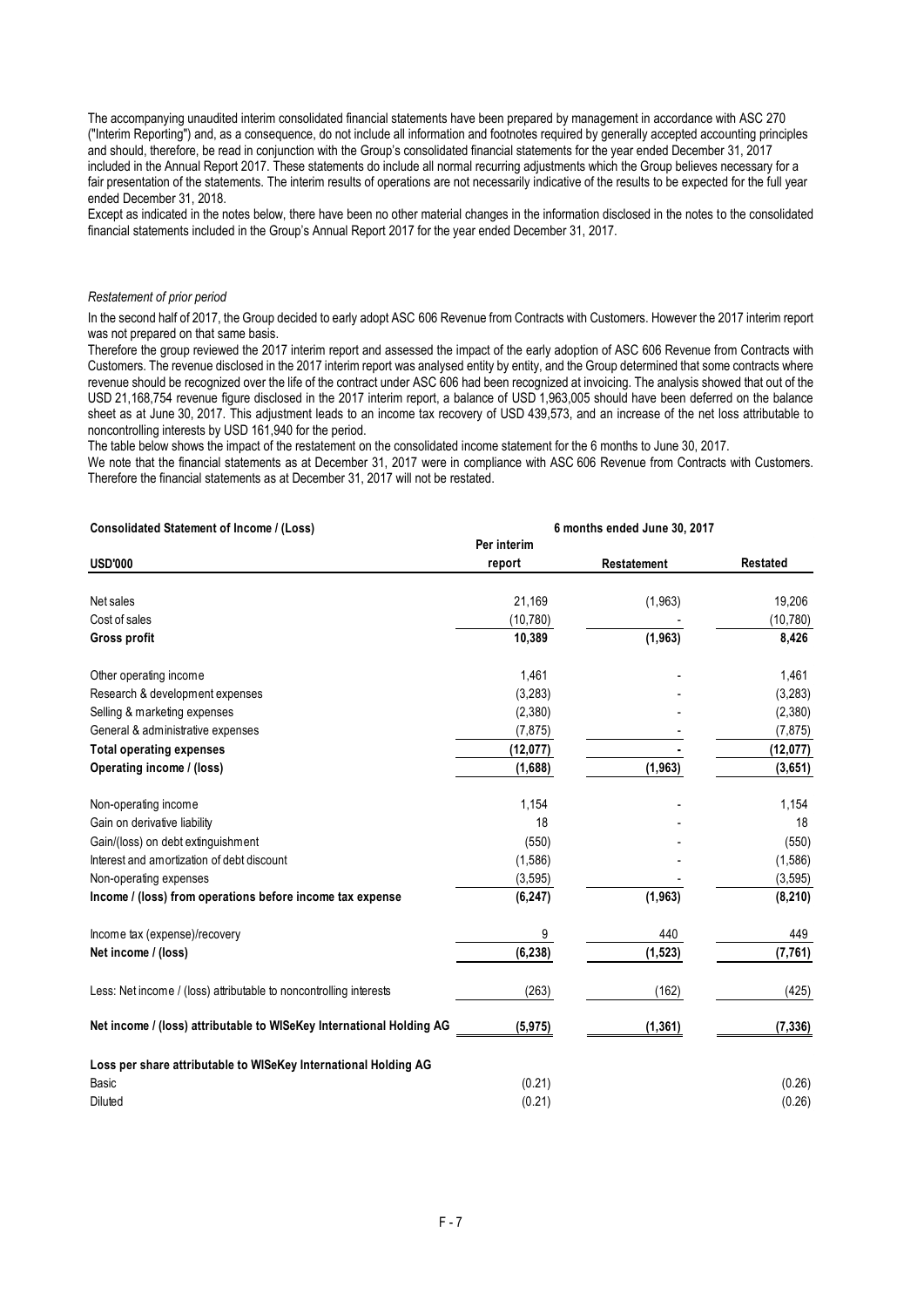# **Summary Of Significant Accounting Policies**

*Recent Accounting Pronouncements*

In February 2016, the FASB issued ASU 2016-02, Leases (Topic 842)

Summary: Under its core principle, a lessee will recognize lease assets and liabilities on the balance sheet for all arrangements with terms longer than 12 months. Lessor accounting remains largely consistent with existing U.S. GAAP.

Effective Date: The amendments are effective for fiscal years beginning after December 15, 2018, including interim periods within those fiscal years, for public business entities.

The Company expects to adopt all of the aforementioned guidance when effective. The impact on its consolidated financial statements is not currently estimable.

In March 2018, the FASB issued ASU 2018-03, Financial Instruments-Overall: Recognition and Measurement of Financial Assets and Financial Liabilities.

Summary: ASU 2018-03 clarifies certain amendments included in ASU 2016-013 on the recognition and measurement of financial instruments. The amendments address the following specific issues within ASU 2016-01:

1. Under ASU 2016-01, an entity may measure an equity security without a readily determinable fair value at cost, as adjusted for observable price changes and impairment ("the measurement alternative"). An entity measuring an equity security using the measurement alternative may change its measurement approach to a fair value method in accordance with Topic 8204 through an irrevocable election that would apply to that security and all identical or similar investments of the same issuer. Once an entity makes this election, the entity should measure all future purchases of identical or similar investments of the same issuer using a fair value method in accordance with Topic 820.

2. The adjustments made under the measurement alternative are intended to reflect the fair value of the security as of the date that the observable transaction for a similar security took place.

3. Remeasuring the entire value of forward contracts and purchased options on securities that lack a readily determinable fair value is required when observable transactions occur on the underlying equity securities.

4. When the fair value option is elected for a financial liability, the guidance in paragraph 825-10-45-5 should be applied, regardless of whether the fair value option was elected under either Subtopic 815-155 or 825-10.

5. For financial liabilities for which the fair value option is elected, the amount of change in fair value that relates to the instrument- specific credit risk should first be measured in the currency of denomination when presented separately from the total change in fair value of the financial liability. Then, both components of the change in the fair value of the liability should be remeasured into the functional currency of the reporting entity using end-of-period spot rates.

6. The prospective transition approach for equity securities without a readily determinable fair value in the amendments in Update 2016-01 is meant only for instances in which the measurement alternative is applied. An insurance entity subject to the guidance in Topic 9446 should apply a prospective transition method when applying the amendments related to equity securities without readily determinable fair values. An insurance entity should apply the selected prospective transition method consistently to the entity's entire population of equity securities for which the measurement alternative is elected.

Effective Date: The amendments in this Update are effective for fiscal years beginning after December 15, 2017, and interim periods within those fiscal years beginning after June 15, 2018. Public business entities with fiscal years beginning between December 15, 2017, and June 15, 2018, are not required to adopt these amendments until the interim period beginning after June 15, 2018, and public business entities with fiscal years beginning between June 15, 2018, and December 15, 2018, are not required to adopt these amendments before adopting the amendments in Update 2016-01. For all other entities, the effective date is the same as the effective date in Update 2016-01. All entities may early adopt these amendments for fiscal years beginning after December 15, 2017, including interim periods within those fiscal years, as long as they have adopted Update 2016-01.

The Company expects to adopt all of the aforementioned guidance when effective. Management is assessing the impact of the aforementioned guidance on its consolidated financial statements but does not expect it to have a material impact.

In June 2018, the FASB issued ASU 2018-07, Compensation-Stock Compensation: Improvements to Nonemployee Share-Based Payment Accounting.

Summary: ASU 2018-07 supersedes most of the prior accounting guidance on nonemployee share-based payments, and instead aligns it with existing guidance on employee share-based payments in Topic 718. As a result, nonemployee share-based payment transactions will be measured by estimating the fair value of the equity instruments that an entity is obligated to issue and the measurement date will be consistent with the measurement date for employee share-based payment awards (i.e., grant date for equity-classified awards). Probability is to be considered on nonemployee awards with performance conditions. The classification will continue to be subject to the requirements of Topic 718, although cost recognition of nonemployee awards will remain unchanged, i.e., as if paid in cash

The ASU provides certain accounting alternatives to private companies, including the use of the calculated value method and a one-time option to apply intrinsic value to liability-classified awards.

Effective Date: The amendments become effective for public business entities for fiscal years beginning after December 15, 2018, including interim periods within that fiscal year. For all other entities, fiscal years beginning after December 15, 2019, and interim periods within fiscal years beginning after December 15, 2020. Early adoption is permitted, but no earlier than an entity's adoption date of Topic 606.1

The Company expects to adopt all of the aforementioned guidance when effective. Management is assessing the impact of the aforementioned guidance on its consolidated financial statements but does not expect it to have a material impact.

In July 2018, the FASB issued ASU 2018-09, Codification Improvements.

- Summary: ASU 2018-09 affects a wide variety of Topics in the FASB Accounting Standards Codification. These include:
	- Amendments to Subtopic 220-10, *Income Statement— Reporting Comprehensive Income—Overall*
	- *Amendments to Subtopic 470-50,* Debt—Modifications and Extinguishments
	- *Amendments to Subtopic 480-10,* Distinguishing Liabilities from Equity—Overall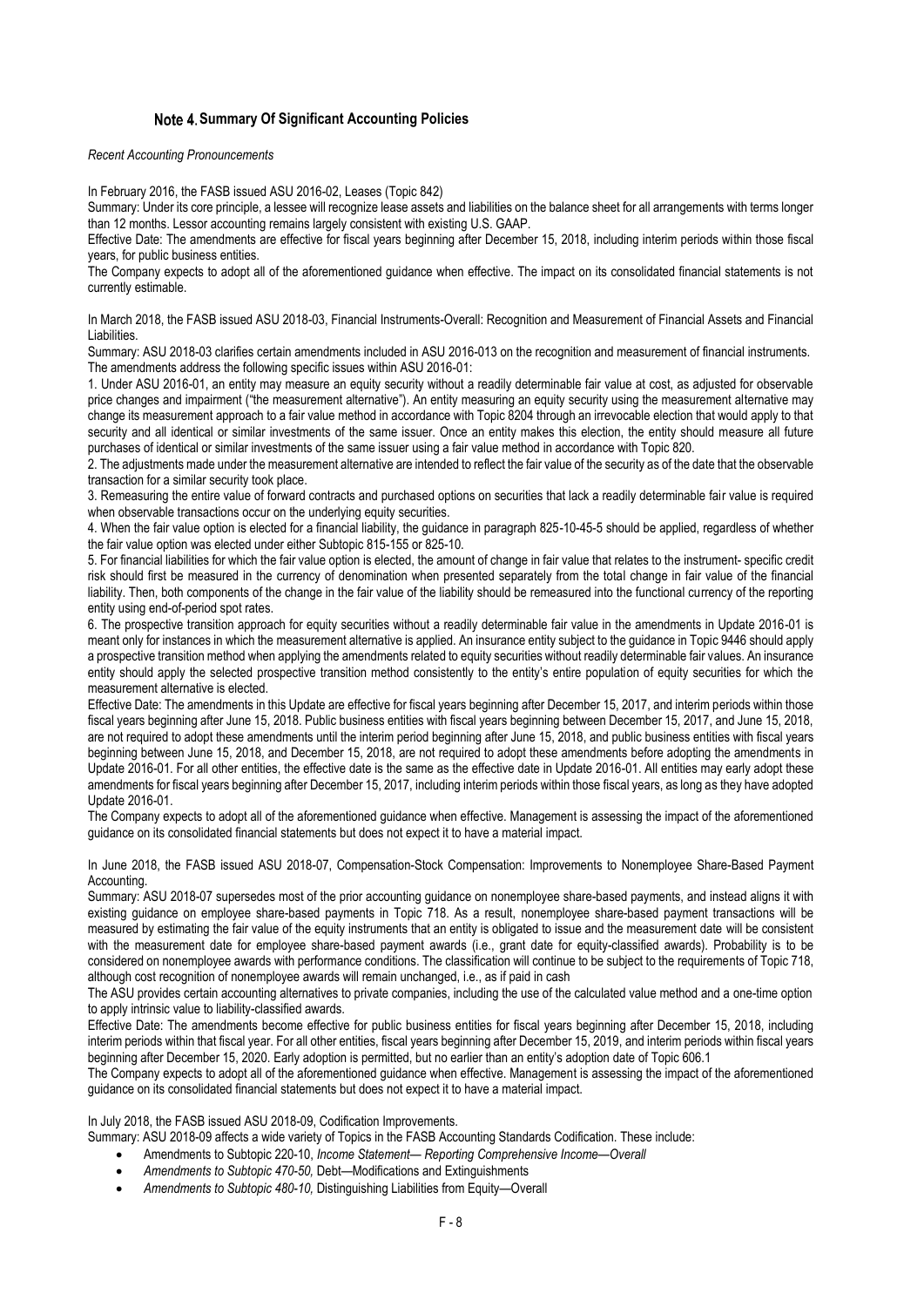- *Amendments to Subtopic 718-740,* Compensation—Stock Compensation—Income Taxes
- Amendments to Subtopic 805-740, *Business Combinations— Income Taxes*
- *Amendments to Subtopic 815-10,* Derivatives and Hedging— Overall
- *Amendments to Subtopic 820-10,* Fair Value Measurement— Overall
- *Amendments to Subtopic 940-405,* Financial Services—Brokers and Dealers—Liabilities

*Amendments to Subtopic 962-325,* Plan Accounting—Defined Contribution Pension Plans—Investments—Other

Effective Date: The transition and effective date guidance is based on the facts and circumstances of each amendment. Some of the amendments in ASU 2018-09 do not require transition guidance and will be effective upon issuance of ASU 2018-09. However, many of the amendments do have transition guidance with effective dates for annual periods beginning after December 15, 2018, for public business entities.

The Company expects to adopt all of the aforementioned guidance when effective. Management is assessing the impact of the aforementioned guidance on its consolidated financial statements but does not expect it to have a material impact.

# In July 2018, the FASB issued ASU 2018-11, Leases (Topic 842): *Targeted Improvements*.

Summary: ASU 2018-11 provides a new transition method and a practical expedient for separating components of a contract intended to reduce costs and ease implementation of the leases standard for financial statement preparers.

1. The amendments provide entities with an additional (and optional) transition method to adopt the new leases standard. Under this new transition method, an entity initially applies the new leases standard at the adoption date and recognizes a cumulative-effect adjustment to the opening balance of retained earnings in the period of adoption consistent with preparers' requests. Consequently, an entity's reporting for the comparative periods presented in the financial statements in which it adopts the new leases standard will continue to be in accordance with current GAAP in Topic 840, Leases.

An entity that elects this additional (and optional) transition method must provide the required Topic 840 disclosures for all periods that continue to be in accordance with Topic 840. The amendments do not change the existing disclosure requirements in Topic 840 (for example, they do not create interim disclosure requirements that entities previously were not required to provide).

2. The amendments provide lessors with a practical expedient, by class of underlying asset, to not separate nonlease components from the associated lease component and, instead, to account for those components as a single component if the nonlease components otherwise would be accounted for under the new revenue guidance (Topic 606) and both of the following are met:

- The timing and pattern of transfer of the nonlease component(s) and associated lease component are the same.
	- The lease component, if accounted for separately, would be classified as an operating lease.

An entity electing this practical expedient (including an entity that accounts for the combined component entirely in Topic 606) is required to disclose certain information, by class of underlying asset, as specified in the ASU.

Effective Date: For entities that have not adopted Topic 842 before the issuance of this ASU, the effective date and transition requirements for the amendments in this update related to separating components of a contract are the same as the effective date and transition requirements in ASU No. 2016-02: The amendments are effective for fiscal years beginning after December 15, 2018, including interim periods within those fiscal years, for public business entities.

The Company expects to adopt all of the aforementioned guidance when effective. Management is assessing the impact of the aforementioned guidance on its consolidated financial statements but does not expect it to have a material impact.

In August 2018, The FASB issued ASU 2018-13, *Fair Value Measurement (Topic 820): Disclosure Framework—Changes to the Disclosure Requirements for Fair Value Measurement*.

Summary: ASU 2018-13 modifies the disclosure requirements on fair value measurements in Topic 820 as follows:

The following disclosure requirements were removed from Topic 820:

The amount of and reasons for transfers between Level 1 and Level 2 of the fair value hierarchy; The policy for timing of transfers between levels; The valuation processes for Level 3 fair value measurements; and for nonpublic entities, the changes in unrealized gains and losses for the period included in earnings for recurring Level 3 fair value measurements held at the end of the reporting period.

The following disclosure requirements were modified in Topic 820:

In lieu of a rollforward for Level 3 fair value measurements, a nonpublic entity is required to disclose transfers into and out of Level 3 of the fair value hierarchy and purchases and issues of Level 3 assets and liabilities; for investments in certain entities that calculate net asset value, an entity is required to disclose the timing of liquidation of an investee's assets and the date when restrictions from redemption might lapse only if the investee has communicated the timing to the entity or announced the timing publicly; and the amendments clarify that the measurement uncertainty disclosure is to communicate information about the uncertainty in measurement as of the reporting date. The following disclosure requirements were added to Topic 820:

The changes in unrealized gains and losses for the period included in other comprehensive income for recurring Level 3 fair value measurements held at the end of the reporting period; and the range and weighted average of significant unobservable inputs used to develop Level 3 fair value measurements. For certain unobservable inputs, an entity may disclose other quantitative information (such as the median or arithmetic average) in lieu of the weighted average if the entity determines that other quantitative information would be a more reasonable and rational method to reflect the distribution of unobservable inputs used to develop Level 3 fair value measurements. In addition, the amendments eliminate at a minimum from the phrase "an entity shall disclose at a minimum" to promote the appropriate exercise of discretion by entities when considering fair value measurement disclosures and to clarify that materiality is an appropriate consideration of entities and their auditors when evaluating disclosure requirements.

Effective Date: The amendments are effective for all entities for fiscal years, and interim periods within those fiscal years, beginning after December 15, 2019. The amendments on changes in unrealized gains and losses, the range and weighted average of significant unobservable inputs used to develop Level 3 fair value measurements, and the narrative description of measurement uncertainty should be applied prospectively for only the most recent interim or annual period presented in the initial fiscal year of adoption. All other amendments should be applied retrospectively to all periods presented upon their effective date. Early adoption is permitted. An entity is permitted to early adopt any removed or modified disclosures upon issuance of ASU No. 2018-13 and delay adoption of the additional disclosures until their effective date.

The Company expects to adopt all of the aforementioned guidance when effective. Management is assessing the impact of the aforementioned guidance on its consolidated financial statements but does not expect it to have a material impact.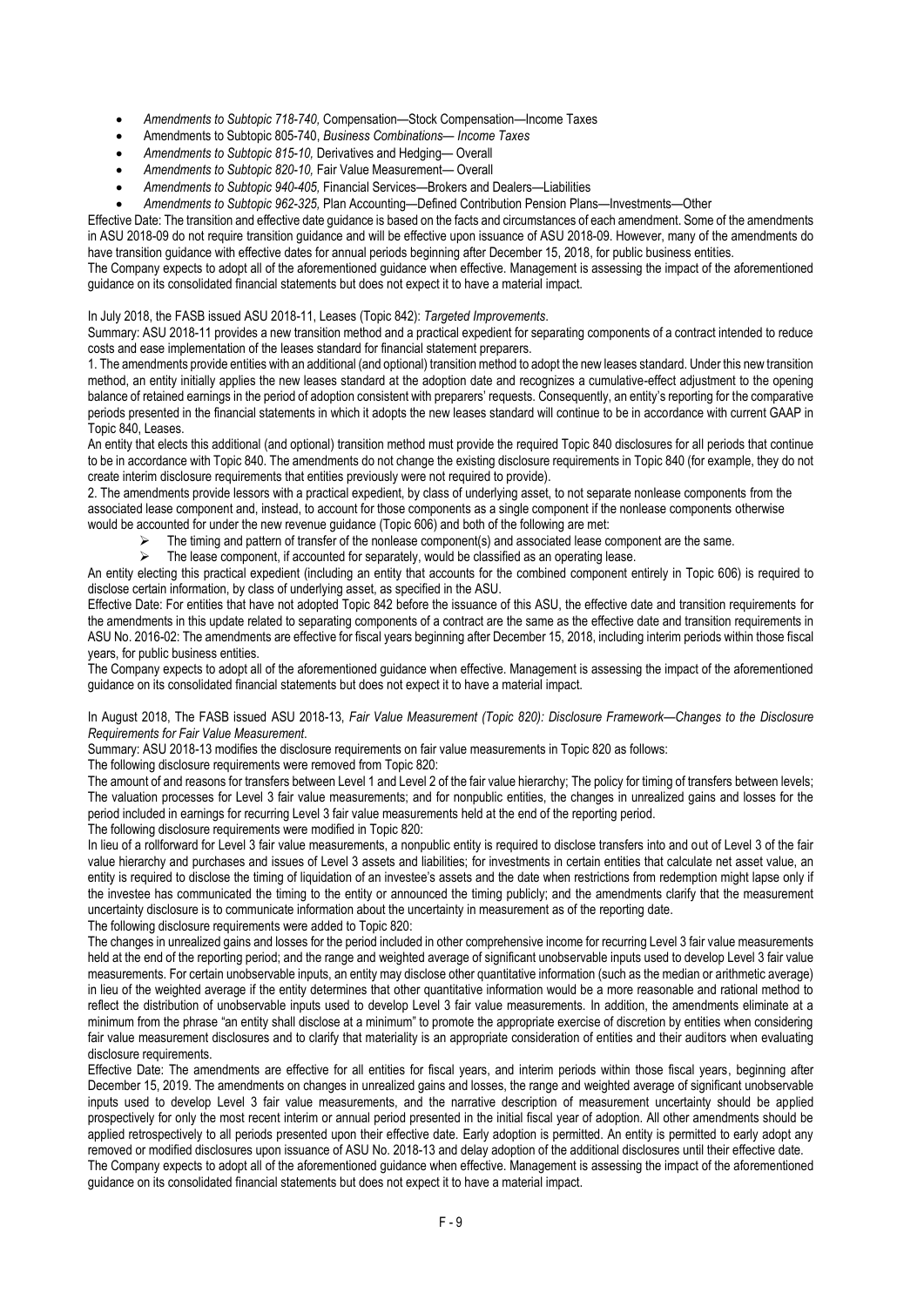In August 2018, The FASB issued ASU 2018-14, Compensation—Retirement Benefits—Defined Benefit Plans—General (Subtopic 715-20): *Disclosure Framework—Changes to the Disclosure Requirements for Defined Benefit Plans.*

Summary: ASU 2018-14 applies to all employers that sponsor defined benefit pension or other postretirement plans. The amendments modify the disclosure requirements for employers that sponsor defined benefit pension or other postretirement plans.

ASU 2018-14 deletes the following disclosure requirements:

The amounts in accumulated other comprehensive income expected to be recognized as components of net periodic benefit cost over the next fiscal year; the amount and timing of plan assets expected to be returned to the employer; related party disclosures about the amount of future annual benefits covered by insurance and annuity contracts and significant transactions between the employer or related parties and the plan. For public entities, the effects of a one-percentage-point change in assumed health care cost trend rates on the (a) aggregate of the service and

interest cost components of net periodic benefit costs and (b) benefit obligation for postretirement health care benefits.

ASU 2018-14 adds/clarifies disclosure requirements related to the following:

The weighted-average interest crediting rates for cash balance plans and other plans with promised interest crediting rates; An explanation of the reasons for significant gains and losses related to changes in the benefit obligation for the period; The projected benefit obligation (PBO) and fair value of plan assets for plans with PBOs in excess of plan assets; The accumulated benefit obligation (ABO) and fair value of plan assets for plans with ABOs in excess of plan assets.

Effective Date: The amendments are effective for fiscal years ending after December 15, 2020 for public business entities. Early adoption is permitted.

The Company expects to adopt all of the aforementioned guidance when effective. Management is assessing the impact of the aforementioned guidance on its consolidated financial statements but does not expect it to have a material impact.

# **Note 5. Concentration of credit Risks**

Financial instruments that are potentially subject to credit risk consist primarily of cash and cash equivalents and trade accounts receivable. Our cash is held with large financial institutions. Management believes that the financial institutions that hold our investments are financially sound and accordingly, are subject to minimal credit risk. Deposits held with banks may exceed the amount of insurance provided on such deposits. The Group sells to large, international customers and, as a result, may maintain individually significant trade accounts receivable balances with such customers during the year. We generally do not require collateral on trade accounts receivable. Summarized below are the clients whose revenue or trade accounts receivable balances were 10% or higher than the respective total consolidated net sales and trade accounts receivable balance for the 6 months to June 30, 2018 and 2017, and in fiscal year 2017:

|                                                          |                                                | Revenue concentration<br>(% of total net sales) |                                    | Receivables concentration<br>(% of total accounts receivable) |
|----------------------------------------------------------|------------------------------------------------|-------------------------------------------------|------------------------------------|---------------------------------------------------------------|
|                                                          | 6 months ended<br>June 30, 2018<br>(unaudited) | 6 months ended<br>June 30, 2017<br>(unaudited)  | As at June 30.<br>2018 (unaudited) | As at December 31.<br>2017                                    |
| loT operating segment                                    |                                                |                                                 |                                    |                                                               |
| Multinational electronics contract manufacturing company | 7%                                             | 10%                                             | 11%                                | 0%                                                            |
| US provider of authentications & encryption solutions    | 6%                                             | 4%                                              | 15%                                | 6%                                                            |

# **Fair value measurements**

ASC 820 establishes a three-tier fair value hierarchy for measuring financial instruments, which prioritizes the inputs used in measuring fair value. These tiers include:

- Level 1, defined as observable inputs such as quoted prices in active markets;
- Level 2, defined as inputs other than quoted prices in active markets that are either directly or indirectly observable; and
- Level 3, defined as unobservable inputs in which little or no market data exists, therefore requiring an entity to develop its own assumptions.

|                                             | As at June 30, 2018 |                   | As at December 31, 2017 |            | Fair  |             |
|---------------------------------------------|---------------------|-------------------|-------------------------|------------|-------|-------------|
|                                             | Carrying            |                   | Carrying                |            | value | <b>Note</b> |
| <b>USD'000</b>                              | amount              | <b>Fair value</b> | amount                  | Fair value | level | ref.        |
| Cash and cash equivalents                   | 7.850               | 7.850             | 12.214                  | 12.214     |       |             |
| Restricted cash                             | 2.020               | 2,020             |                         |            |       | 8           |
| Accounts receivables                        | 9,091               | 9,091             | 7.404                   | 7.404      | 3     | 9           |
| Notes receivable - related parties          |                     |                   | 897                     | 897        | 3     | 35          |
| Marketable securities                       | 808                 | 808               | 592                     | 592        |       | 12          |
| Accounts payable                            | 13.847              | 13.847            | 15,655                  | 15.655     | 3     | 18          |
| Notes payable                               | 82                  | 82                | 180                     | 180        | 3     | 19          |
| Convertible note payable                    | 18.982              | 18.982            | 18.592                  | 18.592     | 3     | 21          |
| Indebtedness to related parties, noncurrent | 863                 | 863               | 1,842                   | 1,842      | 3     | 35          |
| Redeemable preferred stock                  |                     |                   | 4,880                   | 4,880      | 3     |             |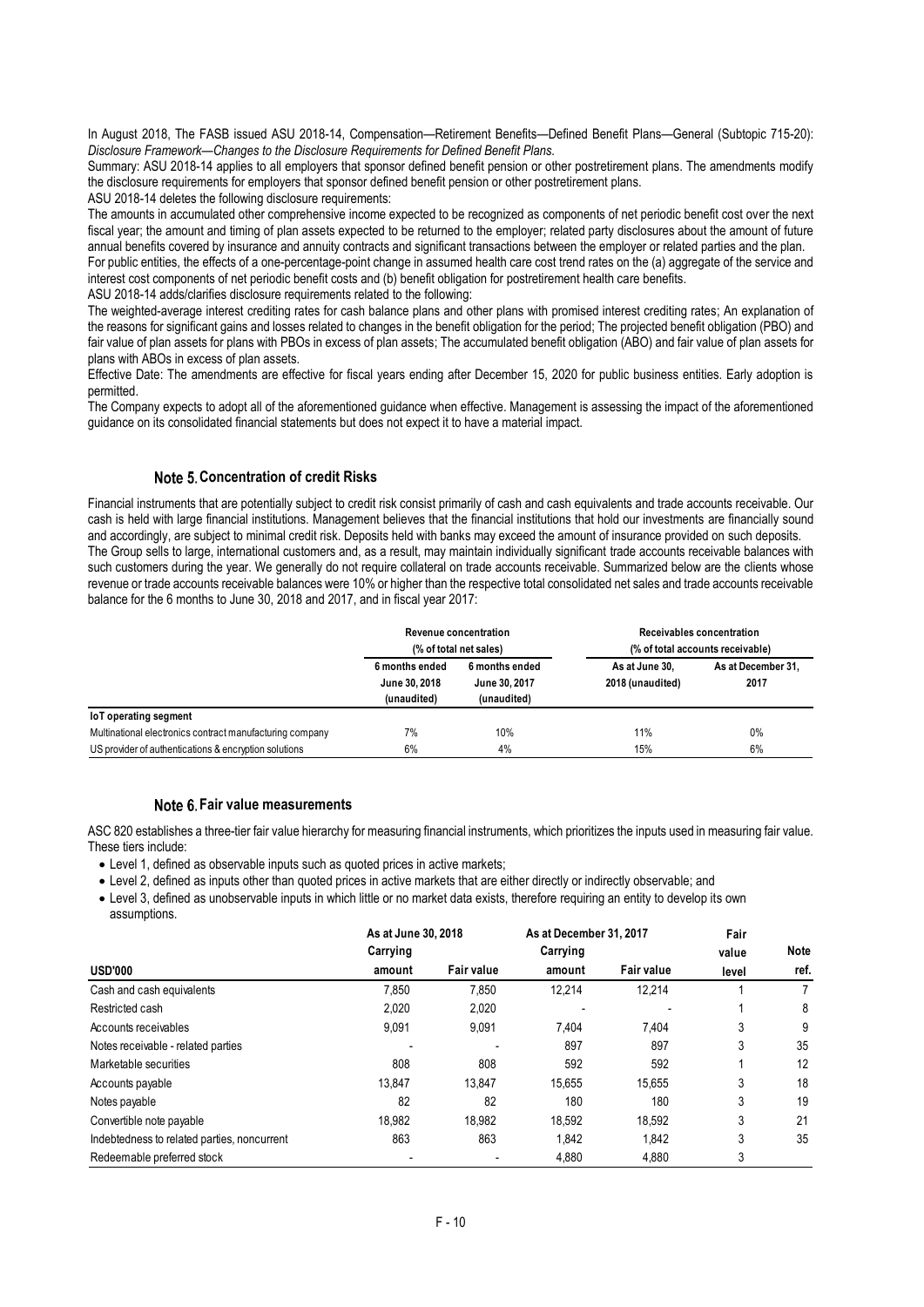In addition to the methods and assumptions we use to record the fair value of financial instruments as discussed in the Fair Value Measurements section above, we used the following methods and assumptions to estimate the fair value of our financial instruments:

- Cash and cash equivalents carrying amount approximated fair value.
- Restricted cash carrying amount approximated fair value.
- Accounts receivables carrying amount approximated fair value due to their short term nature.
- Notes receivable from third parties– carrying amount approximated fair value due to their short term nature
- Notes receivable from related parties– carrying amount approximated fair value due to their short term nature
- Notes receivable of related parties, noncurrent carrying amount approximated fair value.
- Marketable securities fair value remeasured as at June 30, 2018.
- Accounts payable carrying amount approximated fair value.
- Notes payable carrying amount approximated fair value due to their short term nature
- Indebtedness to related parties, noncurrent carrying amount approximated fair value.

## **Cash and cash equivalents**

Cash consists of deposits held at major banks.

## **Restricted cash and Share subscription in progress**

Restricted cash as at June 30, 2018 relates to two capital increases that materialized on July 10, 2018 (see Note 37), but for which cash had already been received and was held on behalf of WISeKey in a restricted account. As at June 30, 2018, the obligation of the Group to the other parties to deliver WIHN class B shares in exchange for the investment/drawdown were not fulfilled, therefore the Group recorded the shares to be issued as Share subscription in progress in equity.

## **Accounts receivable**

The breakdown of the accounts receivable balance is detailed below:

|                                                                  | As at June 30,   | As at December 31, |
|------------------------------------------------------------------|------------------|--------------------|
| USD'000                                                          | 2018 (unaudited) | 2017               |
| Trade accounts receivable                                        | 9.660            | 7.861              |
| Allowance for doubtful accounts                                  | (615)            | (537)              |
| Accounts receivable from Board Members                           | 6                |                    |
| Accounts receivable from other related parties                   | 16               |                    |
| Accounts receivable from underwriters, promoters, and employees  | 5                |                    |
| Other accounts receivable                                        | 19               |                    |
| Total accounts receivable net of allowance for doubtful accounts | 9.091            | 7,404              |

The accounts receivable from Board Members is made up of short-term cash advances to Carlos Moreira for his travel expenses. The receivables from other related parties consist of balances with Indian Potash Limited, OISTE and Edmund Gibbons (See Note 35).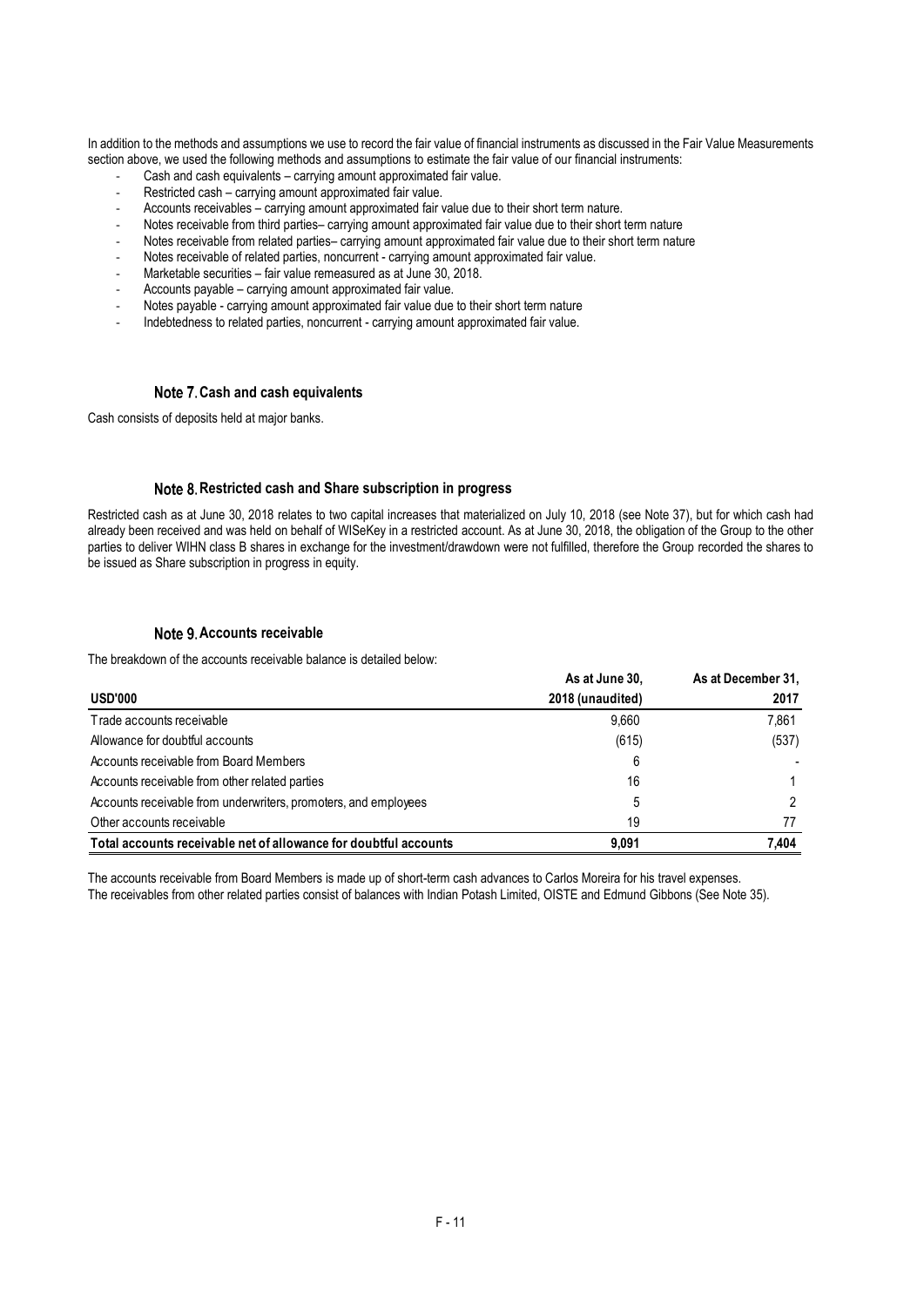#### Note 10. **Inventories**

Inventories consisted of the following:

|                          | As at June 30,   | As at December 31, |
|--------------------------|------------------|--------------------|
| <b>USD'000</b>           | 2018 (unaudited) | 2017               |
| Raw materials            | 1.448            | 1.104              |
| Work in progress         | 2.364            | 2.359              |
| <b>Total inventories</b> | 3.812            | 3.463              |

#### Note 11. **Other current assets**

Other current assets consisted of the following:

|                               | As at June 30,   | As at December 31, |
|-------------------------------|------------------|--------------------|
| <b>USD'000</b>                | 2018 (unaudited) | 2017               |
| Value-Added Tax Receivable    | 2,188            | 300                |
| Advanced payment to suppliers | 70               | 322                |
| Deposits, current             | 79               | 23                 |
| Other currrent assets         | Δ                |                    |
| Total other current assets    | 2,341            | 645                |

#### Note 12. **Marketable securities**

On March 29, 2017, the Group announced that the respective boards of directors of WISeKey and OpenLimit Holding AG (DE: O5H) ("**OpenLimit**") had decided that discussions in relation to a possible merger transaction between WISeKey and OpenLimit as previously announced on 25 July 2016 are not being further pursued. The then current interim financing provided by WISeKey to OpenLimit in a principal amount of EUR 750,000 was, in accordance with applicable terms of a convertible loan agreement, converted into OpenLimit Shares issued by OpenLimit out of its existing authorized share capital. The conversion price was set at 95% of the volume weighted average price ("**VWAP**") of the OpenLimit shares traded on XETRA as reported by the XETRA for the ten trading days immediately preceding and including March 29, 2017. WISeKey received 2,200,000 newly issued fully fungible listed OpenLimit Shares representing – post issuance of these new shares – an 8.4% stake in OpenLimit on an issued share basis. The conversion price was EUR 0.3409. The marketable securities were fair valued at market price on the date of the transaction to USD 983,553.

In line with ASU 2016-01, the Group fair valued the OpenLimit securities as at December 31, 2017 to USD 592,305 and booked the difference in fair value from prior period to the income statement. As at June 30, 2018, the fair value was recalculated using the closing market price on the XETRA of EUR 0.3140 (USD 0.3671) and amounted to USD 807,588.The difference of USD 215,283 was accounted for in the income statement as a non-operational income in the 6 months to June 30, 2018.

Prior to adopting ASU 2016-01 as of January 01, 2018 the OpenLimit securities were classified as available for sales equity securities and changes in fair value were recorded in other comprehensive income. The amount previously reported in accumulated comprehensive income/(loss) that existed as of the date of adoption was reclassified to accumulated deficit.

#### Note 13. **Deferred tax credits, noncurrent**

Noncurrent deferred tax assets consisted of the following:

|                                             | As at June 30,   | As at December 31, |
|---------------------------------------------|------------------|--------------------|
| USD'000                                     | 2018 (unaudited) | 2017               |
| Deferred research & development tax credits | 3.266            | 2.784              |
| Deferred other tax credits                  | 80               |                    |
| Total deferred tax credits                  | 3.346            | 2,856              |

WISeKey Semiconductors SAS is eligible for Research tax credits provided by the French government. As of June 30, 2018 and December 31, 2017, WISeKey Semiconductors SAS had a receivable balance of respectively USD 3,266,197 and USD 2,784,255 of tax credit. The credit is deductible from the entity's income tax charge for the year or payable in cash after three years, whichever event occurs first and is therefore shown under noncurrent deferred tax assets.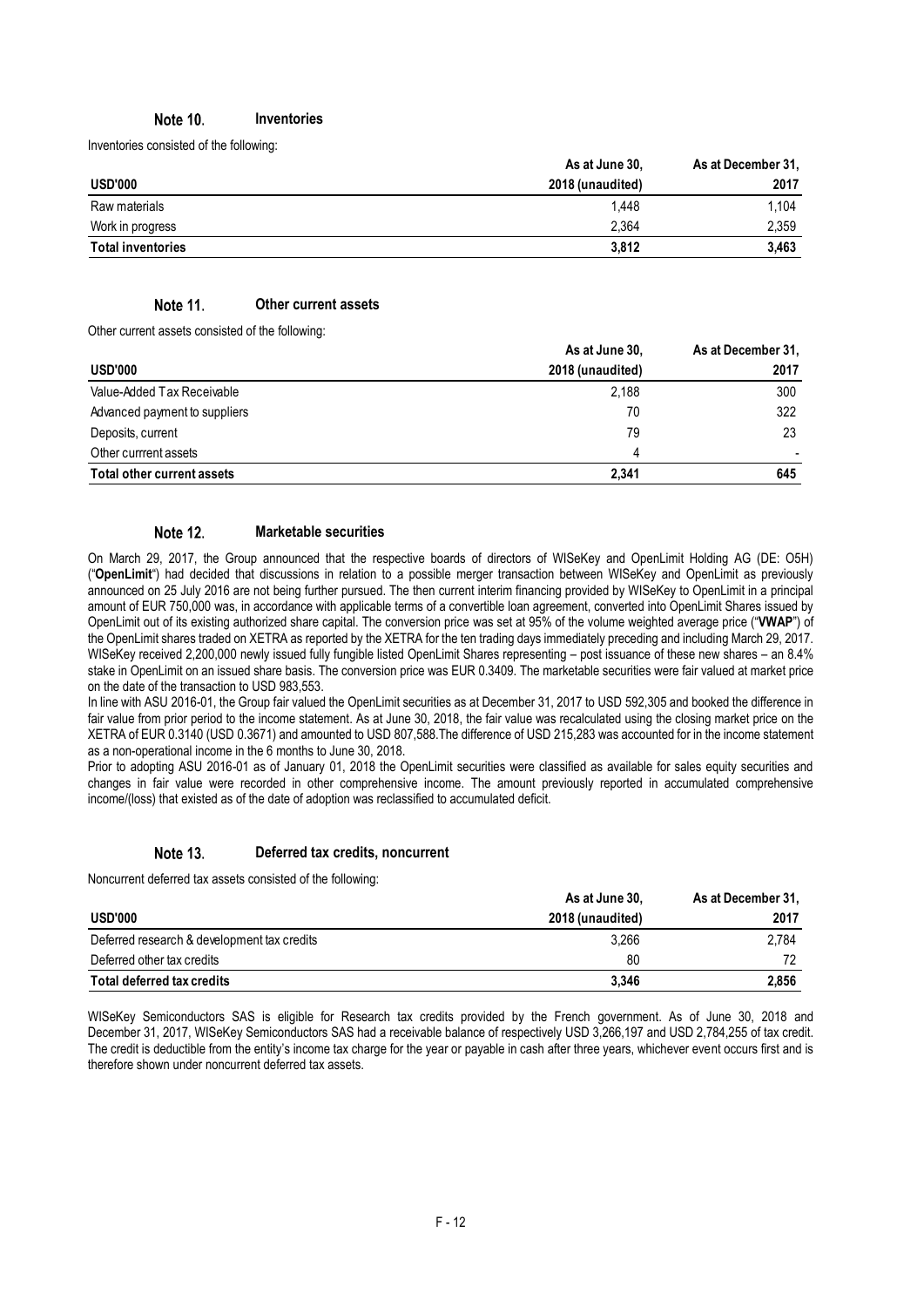#### Note 14. **Property, plant and equipment**

Property, plant and equipment, net consisted of the following.

|                                                 | As at June 30,   | As at December 31, |
|-------------------------------------------------|------------------|--------------------|
| <b>USD'000</b>                                  | 2018 (unaudited) | 2017               |
| Buildings and building improvements             |                  | 97                 |
| Machinery & equipment                           | 3,949            | 3,855              |
| Office equipment and furniture                  | 2,533            | 2,603              |
| Computer equipment and licences                 | 2,901            | 2,279              |
| Total property, plant and equipment gross       | 9,383            | 8,834              |
| Accumulated depreciation for:                   |                  |                    |
| Buildings and building improvements             |                  | (57)               |
| Machinery & equipment                           | (1,514)          | (1, 114)           |
| Office equipment and furniture                  | (2, 164)         | (2,206)            |
| Computer equipment and licences                 | (1,628)          | (1,491)            |
| Total accumulated depreciation                  | (5,306)          | (4,868)            |
| Total property, plant and equipment, net        | 4,077            | 3,966              |
| Depreciation charge for the 6 months to June 30 | 670              | 462                |

#### Note 15. **Intangible assets**

Intangible assets, net consisted of the following.

|                                                 | As at June 30,   | As at December 31, |
|-------------------------------------------------|------------------|--------------------|
| <b>USD'000</b>                                  | 2018 (unaudited) | 2017               |
| Trademarks                                      | 3,215            | 3,217              |
| Patents                                         | 2,281            | 2,281              |
| License agreements                              | 10,553           | 10,694             |
| Other intangibles                               | 18,198           | 18,278             |
| Total intangible assets gross                   | 34,247           | 34,470             |
| Accumulated amortization for:                   |                  |                    |
| Trademarks                                      | (510)            | (357)              |
| Patents                                         | (962)            | (749)              |
| License agreements                              | (10,515)         | (10,640)           |
| Other intangibles                               | (8,311)          | (7,627)            |
| Total Accumulated amortization                  | (20, 298)        | (19, 373)          |
| Total intangible assets, net                    | 13,949           | 15,097             |
| Amortization charge for the 6 months to June 30 | 1,286            | 1,130              |

The Other intangibles balance includes:

- A balance of USD 923,421 of firm customer orders backlog acquired with WISeKey Semiconductors SAS from Inside Secure SA in fiscal year 2016. The orders making up this balance are clearly itemized, they are firm, non-refundable, noncancellable orders. The balance is amortized as and when the products are delivered, customers are invoiced and the revenue is recognized in the income statement. As at June 30, 2018, the balance was fully amortized. An amortization charge of USD 1,711 was recorded for the 6 months to June 30, 2018.
- A balance of USD 8,721,000 for customer relationships acquired with QuoVadis on April 03, 2017. Customer relationships consist of interactions with clients which can be identified and where the target has a history and pattern of conducting business with. QuoVadis has a loyal customer base comprising more than 3'300 customers in 6 countries which generate recurring sales to the company. Customer relationships were valued using the Multi-period excess earnings method ("MEEM") at acquisition. The balance is amortized over the estimated remaining useful life of 14 years. An amortization charge of USD 311,460 was recorded for the period to June 30, 2018.
- A balance of USD 2,452,000 for software acquired with QuoVadis on April 03, 2017. The software was valued using the cost approach (reproduction cost method) at acquisition. The balance is amortized over the estimated remaining useful life of 6 years. An amortization charge of USD 204,320 was recorded for the period to June 30, 2018, hence a carrying amount of USD 1,941,170.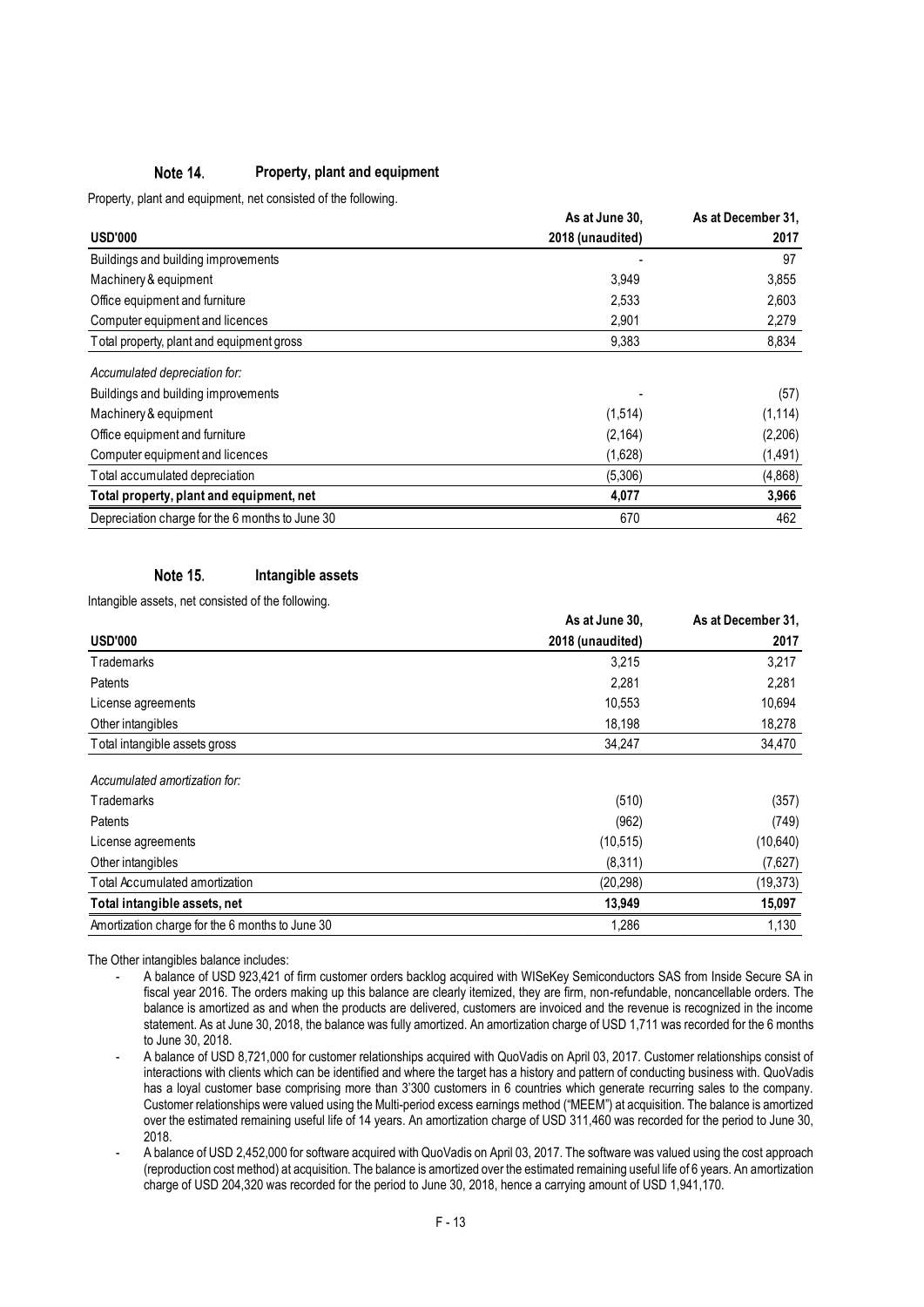- A balance of USD 990,000 for accreditations acquired with QuoVadis on April 03, 2017. The accreditations were valued using the cost approach (reproduction cost method) at acquisition. The balance is amortized over the estimated remaining useful life of 1 year, which is the expected time between each accreditation recertification. As at June 30, 2018, the balance was fully amortized. An amortization charge of USD 247,500 was recorded for the period to June 30, 2018.

Future amortization charges are detailed below:

| Future estimated aggegate amortization expense | <b>USD'000</b> |
|------------------------------------------------|----------------|
| 2018                                           | 899            |
| 2019                                           | 1,872          |
| 2020                                           | 1.941          |
| 2021                                           | 1,340          |
| 2022                                           | 1,340          |
| 2023 and beyond                                | 6,557          |

#### Note 16. **Goodwill**

We test goodwill for impairment annually on October 1 or as and when indicators of impairment arise. After a review of the incoming orders and order backlog, no instances of impairment were identified as of June 30, 2018.

| Goodwill                                 | <b>USD'000</b> |
|------------------------------------------|----------------|
| Goodwill balance as at December 31, 2017 | 16.503         |
| Movement during the period               |                |
| Goodwill balance as at June 30, 2018     | 16.503         |

#### Note 17. **Other noncurrent assets**

Other noncurrent assets consisted solely of long-term deposits. Deposits are primarily made up of rental deposits on the premises rented by the Group.

#### Note 18. **Accounts Payable**

The current accounts payable are composed as follows:

|                                                        | As at June 30,   | As at December 31, |
|--------------------------------------------------------|------------------|--------------------|
| <b>USD'000</b>                                         | 2018 (unaudited) | 2017               |
| Trade creditors                                        | 8.620            | 8,876              |
| Factors or other financial institutions for borrowings | 954              | 979                |
| Accounts payable to Board Members                      | 136              | 232                |
| Accounts payable to employees                          | 2,493            | 2.101              |
| Other accounts payable                                 | 1.644            | 3,467              |
| Total accounts payable                                 | 13.847           | 15,655             |

Accounts payable to Board Members are solely made up of accrued board fees.

Accounts payable to employees consist primarily of holiday, bonus and 13<sup>th</sup> month accruals across WISeKey.

Other accounts payable are mostly amounts due or accrued for professional services (e.g. legal, accountancy, and audit services) and accruals of social charges in relation to the accrued liability to employees.

#### Note 19. **Notes payable**

Notes payable consisted of short-term loan from the noncontrolling shareholders of WISeKey SAARC for a total amount of USD 81,889 at closing rate. These loans do not bear interests.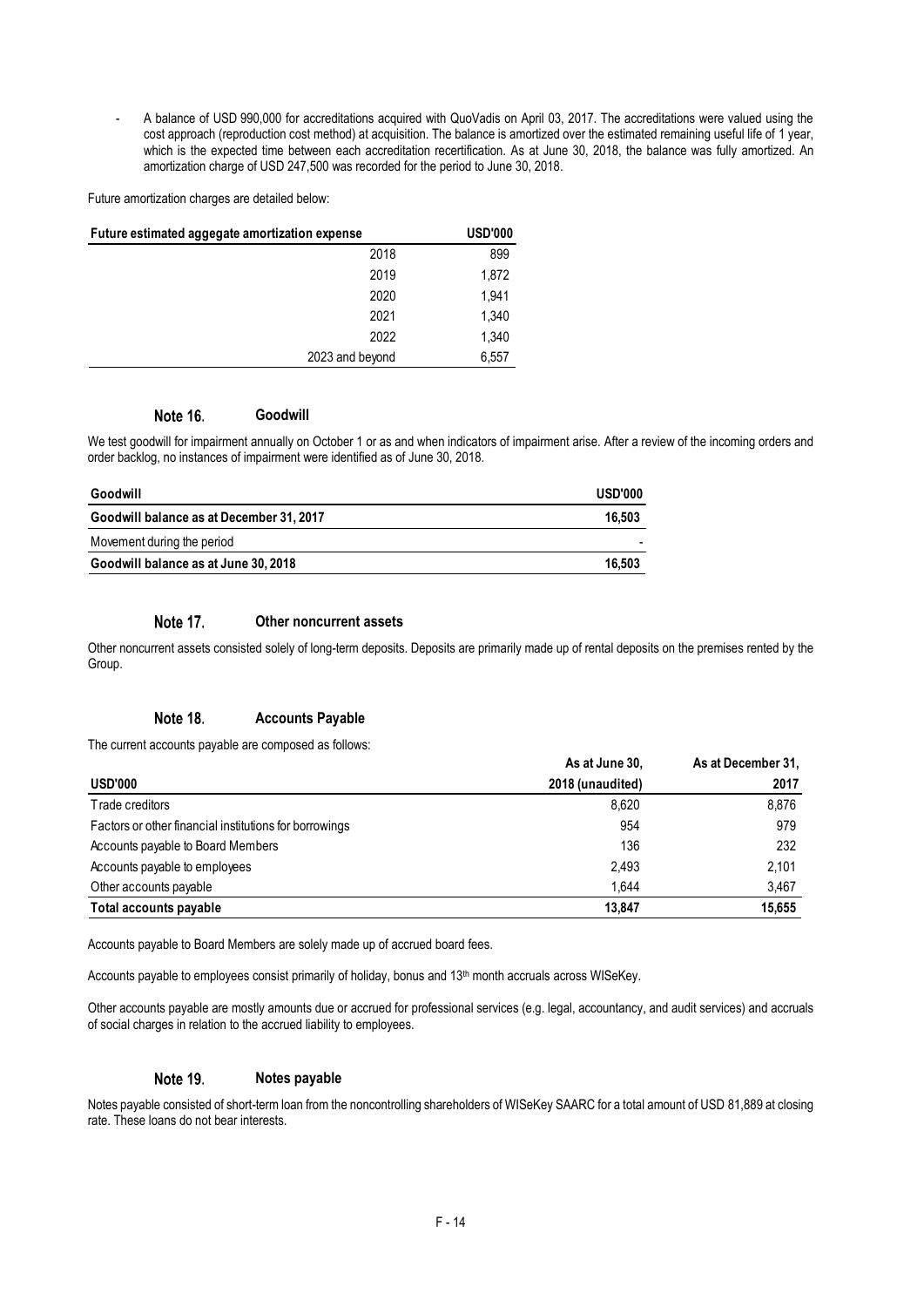#### Note 20. **Other current liabilities**

Other current liabilities consisted of the following:

|                                        | As at June 30,   | As at December 31, |
|----------------------------------------|------------------|--------------------|
| <b>USD'000</b>                         | 2018 (unaudited) | 2017               |
| Value-Added Tax Payable                | 2,313            | 615                |
| Other tax payable                      | 125              | 122                |
| Customer contract liability, current   | 681              | 1.088              |
| Onerous contracts, current             |                  | 753                |
| Other current liabilities              | 338              | 436                |
| <b>Total other current liabilities</b> | 3.457            | 3,014              |

#### **Note 21. Loans and line of credit**

*Acquisition line of credit agreement with ExWorks Capital Fund I, L.P*

On January 16, 2017 the Company signed an acquisition line of credit agreement with ExWorks Capital Fund I, L.P. ("ExWorks") headquartered in the USA, is an international, import and export finance company that offers financing solutions to businesses utilizing its own capital as well as by leveraging its Delegated Authority granted by both the SBA and ExIm Bank. A first amendment was subsequently signed on February 06, 2017, a second amendment on March 31, 2017, a third amendment on July 21, 2017, a fourth amendment on August 10, 2017, a fifth amendment on September 19, 2017, a sixth amendment on February 5, 2018, a seventh amendment on March 30, 2018, and an eighth amendment on June 20, 2018.

As of June 30, 2018, with this line of credit agreement, the Company may borrow up to USD 22,646,437, including a loan of up to USD 4,000,000 to support the launch of WISeKey's WISeCoin setup. Borrowings under the line of credit agreement bear interest payable monthly at 1%. The maturity date of the arrangement is January 16, 2020 therefore all outstanding balances are classified as noncurrent liabilities in the balance sheet. Under current terms, ExWorks can elect to have part of or all of the principal loan amount and interests paid either in cash or in WIHN Class B shares at a conversion price of USD 4.74 per share.

Under the terms of the line of credit, the Company is required to not enter into agreements that would result in restriction on liens, reserved restriction on indebtedness, mergers, consolidations, organizational changes except with an affiliate, contingent and third party liabilities, any substantial change in the nature of its business, restricted payments, insider transactions, certain debt payments, certain agreements, negative pledge or asset transfer other than sale of assets in the ordinary course of business. Furthermore, the Company is required to maintain its existence and pay all taxes and other liabilities, provide ExWorks with periodical accounting reports and the detail of any material litigation, comply with applicable laws, meet the financial covenants set in the line of credit agreement in terms of average cash on hand and minimum ending cash on hand. The Company has complied with the line of credit covenants in the 6 months to June 30, 2018.

Borrowings under the line of credit are secured by (i) the grant of options to ExWorks exercisable for up to 1,075,000 WIHN Class B registered shares, par value CHF 0.05, at an exercise price of CHF 3.15; (ii) 100% of the shares in WiseTrust SA; (iii) all of the equity interest of the Company in WISeKey SA; (iv) a first ranking Swiss law pledge over intellectual property ("IP") rights of WISeKey SA; (v) 100% of the shares in QuoVadis Trustlink Schweiz AG; (vi) any cash bank account of the Company held in Switzerland; (vii) 100% of the shares in WISeKey USA; (viii) 100% of the shares in WISeKey Singapore; and (ix) 100% of the shares held by the Company in WISeKey SAARC Ltd; (x) all shares owned by WISeKey (Bermuda) Holding Ltd and QuoVadis Ltd in each of its respective subsidiaries; and (xi) a first and primary pledge on WISeCoin AG.

In 2017, the fifth amendment triggered debt extinguishment accounting in line with ASC 470-50-40-6 and as at December 31, 2017, there were no unamortized debt discount/premium or debt issuance costs. We note that the conversion option was assessed as an equity instrument which did not require bifurcation from its debt host. The credit entry from the recognition of the conversion option fair value was booked in additional paid-in capital ("**APIC**").

The sixth amendment signed on February 05, 2018 extended maturity of the loans to January 16, 2020 (instead of January 15, 2019), reduced the monthly interest rate to 1% (instead of 1.5%), and introduced a clause whereby cash repayments are restricted in time. The amendment fee was USD 1,890,000.

The seventh amendment signed on March 30, 2018, granted an extension of USD 4m to the maximum loan amount to be used for "Other Approved Business Purpose". The amendment fee was USD 400,000. As at June 30, 2018 WISeKey has drawn USD 2m from this extended facility to fund the creation of WISeCoin AG.

Both the sixth and seventh amendments were analysed as debt modification and accounted for under ASC 470-50-40-14. Total debt issue costs of USD 2,290,000 were recorded as debt discounts and are being amortized over the duration of the credit line.

As at June 30, 2018 a total interest and amortization of debt discount expense of USD 547,209 was recognized in the income statement, and the carrying amount of the unamortized debt discount was USD 1,742,791.

As at June 30, 2018, outstanding borrowings were USD 20,724,604.20. The amount available for additional borrowings under this arrangement as at June 30, 2018 was USD 1,921,832.80.

# *Share Subscription Facility with GEM LLC*

On January 19, 2016 the Company closed a Share Subscription Facility ("**the GEM Facility**") with GEM LLC, (Global Equity Markets, "**GEM**), which is a CHF 60 million facility over 5 years and allows the Company to draw down funds at its option in exchange for WIHN class B shares.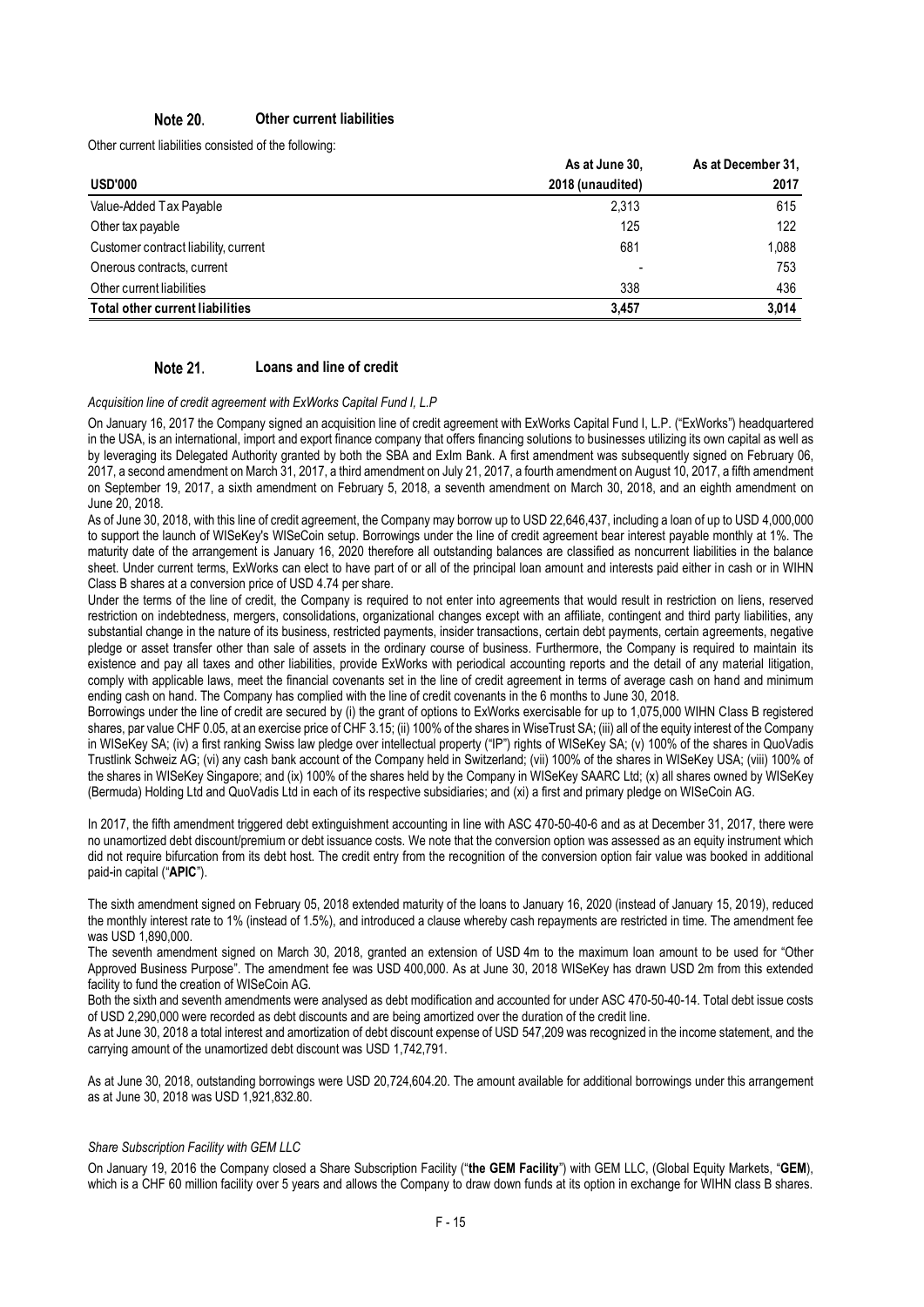The mechanics of the deal allow for a drawdown essentially 18 times in a year, the amount being in a range related to the trading volume and price of the WIHN class B share trading on the Swiss SIX Stock Exchange. The drawdown amount is based on 90% of the average closing price of the last 15 trading days multiplied by 1,000% of the average volume of the last 15 trading days. GEM can then elect to purchase between 50% and 200% of this figure.

On June 29, 2017 WISeKey made one drawdown for CHF 279,900 (USD 292,538 at historical rate) in exchange for 100,000 WIHN class B shares issued out of authorized share capital.

On August 16, 2017 WISeKey executed another drawdown for CHF 1,396,575 (USD 1,432,727 at historical rate) in exchange for 325,000 WIHN class B shares issued out of authorized share capital.

On December 29, 2017 WISeKey executed another drawdown for CHF 2,228,880 (USD 2,287,573 at historical rate) in exchange for 400,000 WIHN class B shares issued out of authorized share capital.

Therefore, as at June 30, 2018 the outstanding facility available is CHF 56,094,645.

### *Standby Equity Distribution Agreement*

On February 08, 2018 the Company entered into a Standby Equity Distribution Agreement ("SEDA") with a fund managed by Yorkville Advisors Global, LLC ("Yorkville"). Under the terms of the SEDA, Yorkville has committed to provide WISeKey, upon a draw-down request by WISeKey, up to CHF 50 million in equity financing over a three-year period in tranches of up to CHF 1 million each or, if WISeKey provides a sufficient number of Class B Shares through share lending, up to CHF 5 million each. WISeKey will make its draw-downs either by using authorized share capital on a non-preemptive rights basis or treasury shares. The purchase price will be 93% of the relevant market price at the time of the drawdown, determined by reference to a five-day trading period following the draw down request by WISeKey. WISeKey paid a one-time commitment fee of CHF 0.5 million on April 24, 2018 in 100,000 WIHN Class B Shares.

As at June 30, 2018 the outstanding equity financing available remained CHF 50,000,000.

#### Note 22. **Employee Benefit Plans**

## *Defined Benefit Post-retirement Plan*

The group maintains three pension plans: one maintained by WISeKey SA covering its employees in Switzerland, one maintained by QuoVadis Trustlink Schweiz AG covering its employees in Switzerland, and a third one maintained by WISeKey Semiconductors SAS covering its French employees.

All plans are considered defined benefit plans and accounted for in accordance with ASC 715 Compensation – Retirement Benefits. This model allocates pension costs over the service period of employees in the plan. The underlying principle is that employees render services rateably over this period, and therefore, the income statement effects of pensions should follow a similar pattern ASC 715 requires recognition of the funded status or difference between the fair value of plan assets and the projected benefit obligations of the pension plan on the balance sheet, with a corresponding adjustment recorded in the net loss. If the projected benefit obligation exceeds the fair value of the plan assets, then that difference or unfunded status represents the pension liability.

The Group records a net periodic pension cost in the statement of comprehensive loss.

The liabilities and annual income or expense of the pension plan is determined using methodologies that involve several actuarial assumptions, the most significant of which are the discount rate and the long-term rate of asset return (based on the market-related value of assets). The fair value of plan assets are determined based on prevailing market prices.

The defined benefit pension plan maintained by WISeKey Semiconductors SAS and its obligations to employees in terms of retirement benefits are limited to a lump sum payment based on remuneration and length of service, determined for each employee. The plan in not funded.

The pension liability calculated as at June 30, 2018 is based on annual personnel costs and assumptions from December 31, 2017.

The expected future cash flows to be paid by the Group for employer contribution for the year ended December 31, 2018 are USD 1,051,520.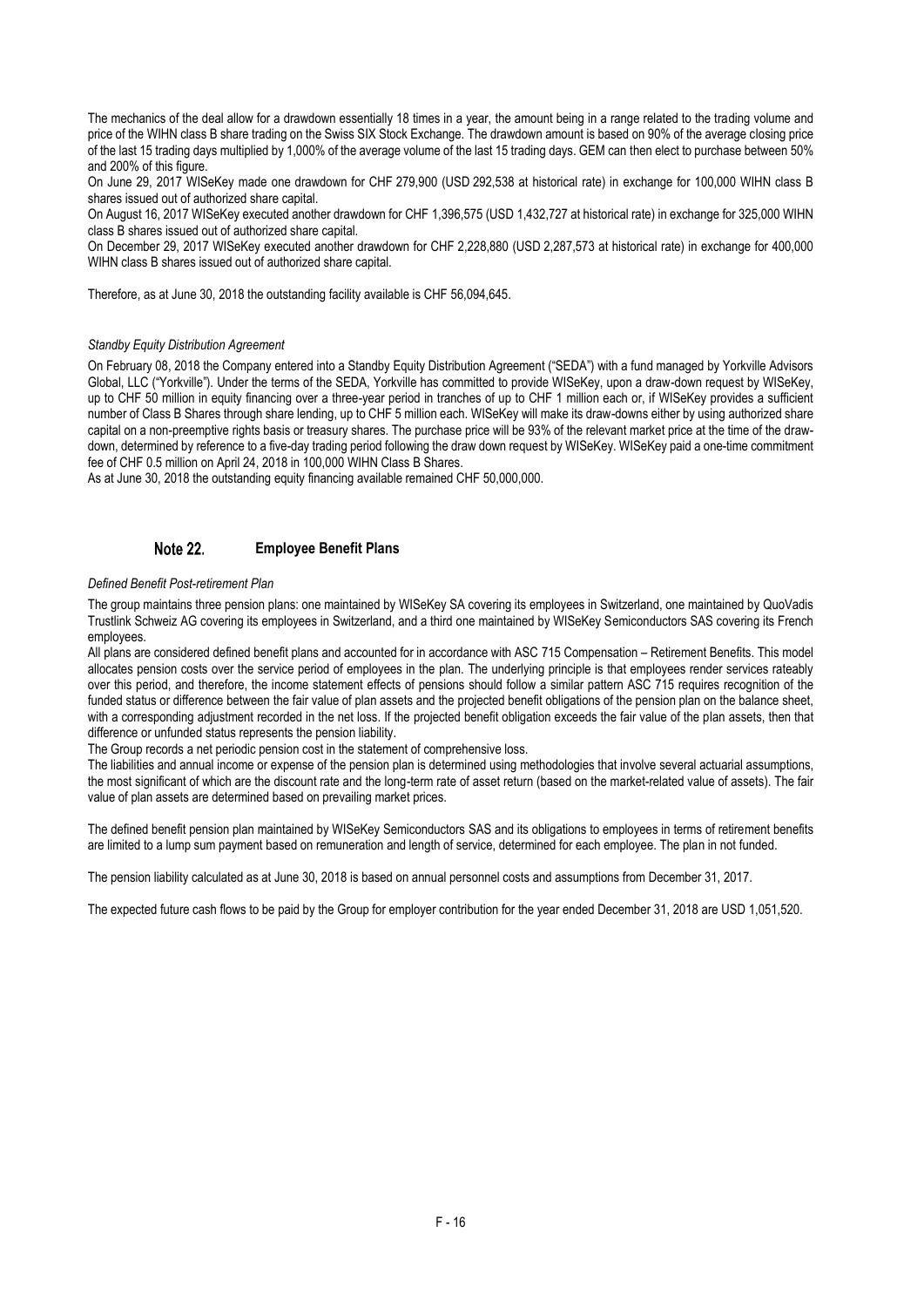|                                             | 6 months to     | 6 months to     |
|---------------------------------------------|-----------------|-----------------|
| <b>Movement in Funded Status</b>            | <b>June 30,</b> | <b>June 30.</b> |
| <b>USD'000</b>                              | 2018            | 2017            |
| Net Service cost                            | 250             | 209             |
| Interest cost/(credit)                      | 50              | 40              |
| Expected return on Assets                   |                 |                 |
| Amortization on Net (gain)/loss             | 47              | 52              |
| Amortization on Prior service cost/(credit) | 31              | 31              |
| Total Net Periodic Benefit Cost/(credit)    | 377             | 331             |
| Employer contributions paid in the period   | (167)           | (114)           |
| <b>Total Cashflow</b>                       | (167)           | (114)           |

All of the assets are held under the collective contract by the plan's re-insurer company and are invested in a mix of Swiss and International bond and equity securities.

#### Note 23. **Deferred income tax liability, noncurrent**

On acquisition of QuoVadis, indicative deferred tax liabilities of USD 1'557,000 were recorded in relation to the fair value of customer relationships and property, plants and equipment ("**PPE**") located with the local QuoVadis subsidiaries. Deferred tax liabilities for customer relationships and PPE have been considered based on the tax jurisdictions of the individual countries.

For the 6 months to June 30, 2018 an amortization of the deferred tax liability of USD 57,520 was credited to the income statement. The deferred income tax liability remaining as at June 30, 2018 was USD 1,413,770 noncurrent.

#### Note 24. **Other noncurrent liabilities**

Other noncurrent liabilities consisted of the fully earned fees payable to ExWorks at maturity under the Credit line agreement (see Note 21).

#### Note 25. **Commitments and contingencies**

### *Lease Commitments*

We lease certain facilities and equipment under operating leases. As of June 30, 2018, future minimum annual operating lease payments were as follows:

| Year                                          |      | <b>USD'000</b> |
|-----------------------------------------------|------|----------------|
|                                               | 2018 | 608            |
|                                               | 2019 | 1,032          |
|                                               | 2020 | 894            |
|                                               | 2021 | 699            |
|                                               | 2022 | 311            |
| Total future minimum operating lease payments |      | 3,543          |

### *Guarantees*

Our software and hardware product sales agreements generally include certain provisions for indemnifying customers against liabilities if our products infringe a third party's intellectual property rights. Certain of our product sales agreements also include provisions indemnifying customers against liabilities in the event we breach confidentiality or service level requirements. It is not possible to determine the maximum potential amount under these indemnification agreements due to our lack of history of prior indemnification claims and the unique facts and circumstances involved in each particular agreement. To date, we have not incurred any costs as a result of such indemnifications and have not accrued any liabilities related to such obligations in our consolidated financial statements.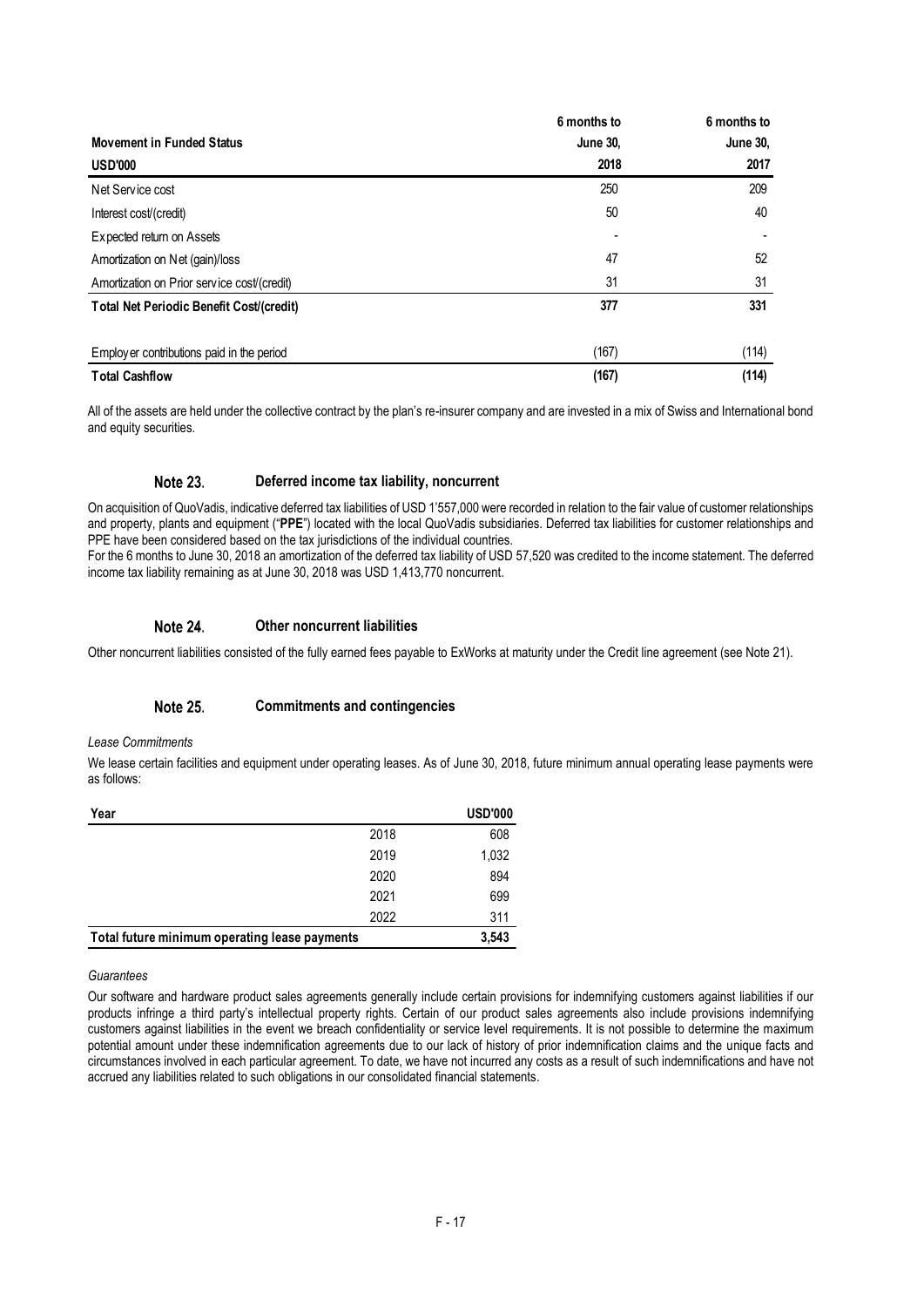#### Note 26. **Stockholders' equity**

## **WISeKey International Holding AG**

| <b>Share Capital</b>                 | As at June 30, 2018 | As at December 31, 2017 |                |                |
|--------------------------------------|---------------------|-------------------------|----------------|----------------|
|                                      | Class A Shares      | Class B Shares          | Class A Shares | Class B Shares |
| Total number of authorized shares    | ۰                   | 11.436.501              | -              | 11,803,428     |
| Total number of conditional shares   | ۰                   | 10.485.735              |                | 10,926,250     |
| Total number of fully paid-in shares | 40.021.988          | 26.215.125              | 40.021.988     | 24,590,918     |
| Par value per share (in CHF)         | 0.01                | 0.05                    | 0.01           | 0.05           |
| Share capital (in USD)               | 400.186             | 1.342.167               | 400.186        | 260,956. ا     |
| Total share capital (in USD)         | 1,742,353           |                         | 1,661,142      |                |

Note: unregistered conversion of conditional capital NOT deducted from total number of conditional shares, i.e. as if the issue had not taken place.

#### Note 27. **Redeemable preferred stock**

On April 03, 2017 WISeKey acquired QV Holdings Ltd, a Bermuda based company, and its affiliates (together the "**QuoVadis group**"). As part of the consideration, a shareholders' put and call option agreement over the 15% remaining noncontrolling interest ("**NCI**") was signed by the Group and the 15% NCI shareholders.

Per the shareholders' put and call option agreement over the 15% noncontrolling interest, WISeKey granted the noncontrolling interest shareholders an option (put option) pursuant to which the noncontrolling interest shareholders were entitled to sell all of their shares in QV Holdings Ltd to WISeKey, and the noncontrolling interest shareholders granted WISeKey an option (call option) pursuant to which WISeKey was entitled to buy all shares in QV Holdings Ltd held by the noncontrolling interest shareholders. Both options were exercisable at the earliest on May 01, 2018 and at the latest on May 31, 2018.

The purchase price to be paid by WISeKey to the noncontrolling interest shareholders was agreed as CHF 5m if the consolidated revenue of the QuoVadis group for financial year 2017 equalled USD 20m. If the consolidated revenue of the QuoVadis group for financial year 2017 was lower than USD 20m, the purchase price was to be reduced proportionally to the amount of the resulting deviation in revenue. If the consolidated revenue of the QuoVadis group for financial year 2017 exceeded USD 20m, the purchase price was to be increased proportionally to the amount of the resulting deviation in revenue, but in no event exceeding CHF 5.5m. The purchase price could be paid in cash or in fully paid WIHN class B shares using a conversion price calculated as the volume-weighted average price of WIHN class B shares as quoted on the SIX Swiss Exchange Ltd ("SIX") in the 30 SIX trading days immediately following the public announcement of the 2017 consolidated annual report of WISeKey. For a purchase price of CHF 5m, the payment in shares was capped at a maximum of 860,000 WIHN class B shares.

In line with ASC 480, the put and call options on the 15% noncontrolling were assessed to be embedded features of the shares held by the noncontrolling interests in QV Holdings Ltd. They were deemed to be contingently redeemable instruments as a result. The Company elected to apply ASC 480-10-S99 under which such redeemable instruments should be presented outside of the permanent equity in what is generally called the mezzanine equity section. The Company therefore accounted for the part of the consideration as redeemable preferred shares in 2017 and the carrying amount was accreted back to the expected redemption amount of CHF 5M over the period to the redemption date on May 31, 2018.

At acquisition, the put and call option agreement was fair valued at USD 4,340,000 by discounting the expected purchase price of CHF 5M (USD 5,021,000) due by May 31, 2018 to the transaction date of April 03, 2017 using the Company's weighted average cost of capital (WACC). The expected purchase price of CHF 5M was based on a revenue target of USD 20m for QuoVadis in financial year 2017. In the period from acquisition to December 31, 2017, a deemed dividend of USD 540,000 was accreted, hence a balance of redeemable preferred shares as at December 31, 2017 of USD 4,880,000. In the period from January 01, 2018 to May 31, 2018, a deemed dividend of USD 141,000 was accreted, hence a balance of redeemable preferred shares as at May 31, 2018 of USD 5,021,000.

In May 2018, the NCI shareholders exercised their put option. The consolidated revenue of the QuoVadis group for financial year 2017 was USD 20m, therefore the purchase price was set at CHF 5M (USD 5,021,000) as per above-mentioned terms of the shareholders' agreement. The purchase price was paid on June 20, 2018 in the form of 860,000 newly issued WIHN class B shares out of authorized capital.

In line with ASC 810-10-45-23, upon redemption, any difference between the carrying amount of the redeemable preferred stock and the fair value of the consideration paid should be recognized directly in additional paid in capital and retained earnings. At redemption, the carrying amount of redeemable preferred stock was USD 5,021,000 and the fair value of the consideration was calculated as USD 3,919,775 at historical rate using the CHF 4.52 (USD 4.56 rounded) market price of the WIHN class B shares on May 24, 2018, which is the date when WISeKey management and the noncontrolling interest shareholders signed the final settlement agreement. Therefore a credit of USD 1,101,225 was recognized in APIC for the 6 months to June 30, 2018 for the acquisition of the remaining 15% NCI in the QuoVadis group.

As at June 30, 2018 the redeemable preferred shares were fully redeemed and there were no further obligation from WISeKey.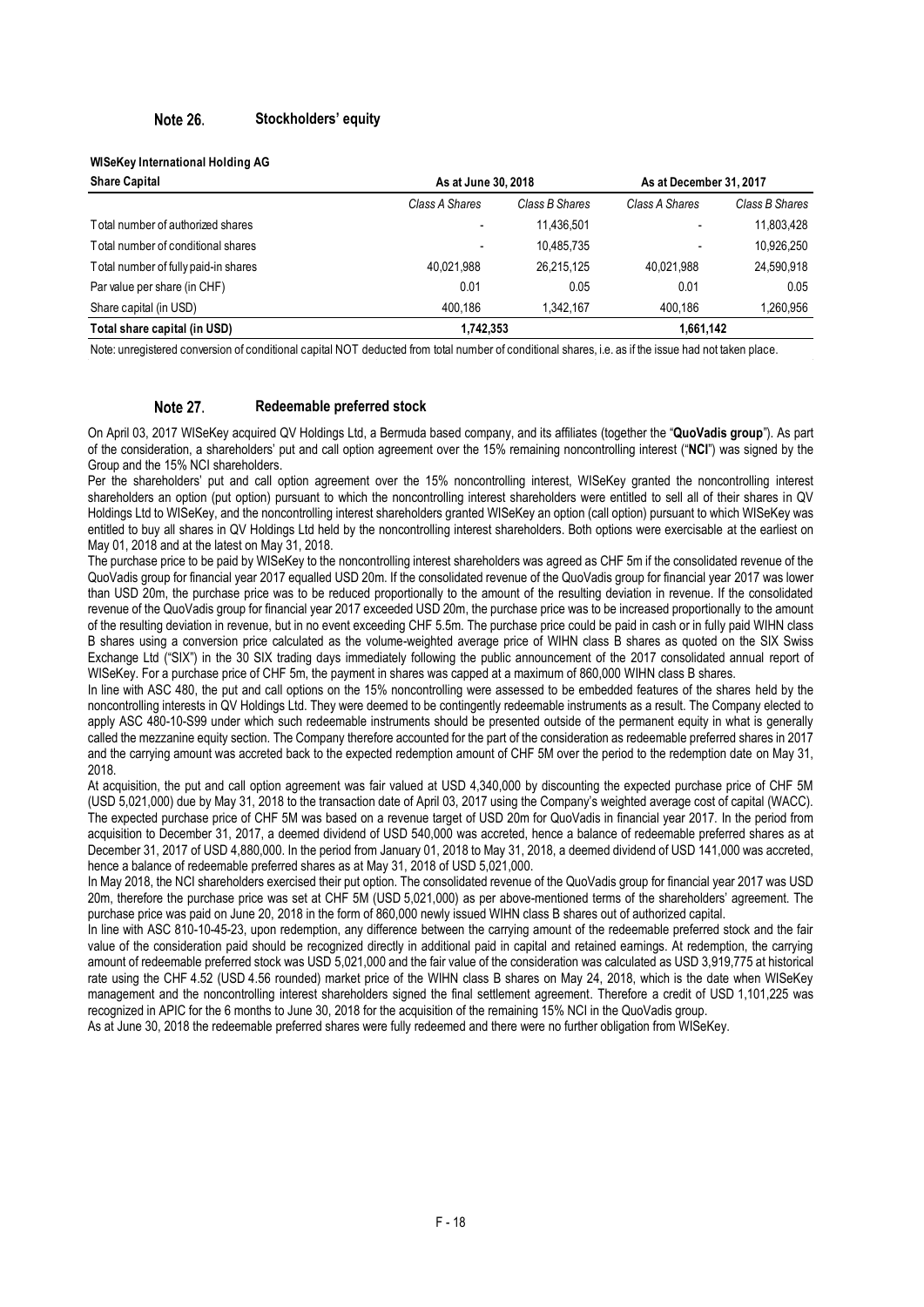#### Note 28. **Revenue**

# *Disaggregation of revenue*

The following table shows the Company's revenues disaggregated by reportable segment and by product or service type:

| Disaggregation of revenue     | <b>Typical payment</b> | At one point in time    |                         | Over time |                         | Total  |        |
|-------------------------------|------------------------|-------------------------|-------------------------|-----------|-------------------------|--------|--------|
|                               |                        | 6 months ended June 30. | 6 months ended June 30. |           | 6 months ended June 30. |        |        |
| <b>USD'000</b>                |                        | 2018                    | 2017                    | 2018      | 2017                    | 2018   | 2017   |
| <b>IoT</b> Segment            |                        |                         |                         |           |                         |        |        |
| Payment at one point in time: |                        |                         |                         |           |                         |        |        |
| Secure chips                  | Upon delivery          | 15,591                  | 15,027                  |           | ٠                       | 15,591 | 15,027 |
| Total IoT segment revenue     |                        | 15,591                  | 15,027                  |           | ٠                       | 15,591 | 15,027 |
| mPKI Segment                  |                        |                         |                         |           |                         |        |        |
| Certificates                  | Upon issuance          |                         |                         | 1.925     | 755                     | 1,925  | 755    |
| Licenses and integration      | Upon delivery          | 2,524                   | 1,606                   |           | ٠                       | 2,524  | 1,606  |
| SaaS, PCS and hosting         | Quarterly or yearly    | ٠                       |                         | 5,864     | 1,818                   | 5,864  | 1,818  |
| Total mPKI segment revenue    |                        | 2,524                   | 1,606                   | 7,789     | 2,573                   | 10,313 | 4,179  |
| Total Revenue                 |                        | 18,115                  | 16,633                  | 7,789     | 2,573                   | 25,904 | 19,206 |

For the periods ended June 30, 2018 and 2017, the Company recorded no revenues related to performance obligations satisfied in prior periods.

The following table shows the Company's revenues disaggregated by geography, based on our customers' billing addresses:

| Net sales by region              |        | 6 months ended June 30, |  |  |
|----------------------------------|--------|-------------------------|--|--|
| <b>USD'000</b>                   | 2018   | 2017 (Restated)         |  |  |
| <b>IoT</b> Segment               |        |                         |  |  |
| Europe                           | 7,533  | 6,352                   |  |  |
| North America                    | 7,111  | 7,017                   |  |  |
| Asia Pacific                     | 872    | 1,526                   |  |  |
| Latin America                    | 75     | 132                     |  |  |
| <b>Total IoT segment revenue</b> | 15,591 | 15,027                  |  |  |
| Europe                           | 8,320  | 3,350                   |  |  |
| North America                    | 1,948  | 829                     |  |  |
| Asia Pacific                     | 45     |                         |  |  |
| Latin America                    |        |                         |  |  |
| Total mPKI segment revenue       | 10,313 | 4,179                   |  |  |
| <b>Total Net sales</b>           | 25,904 | 19,206                  |  |  |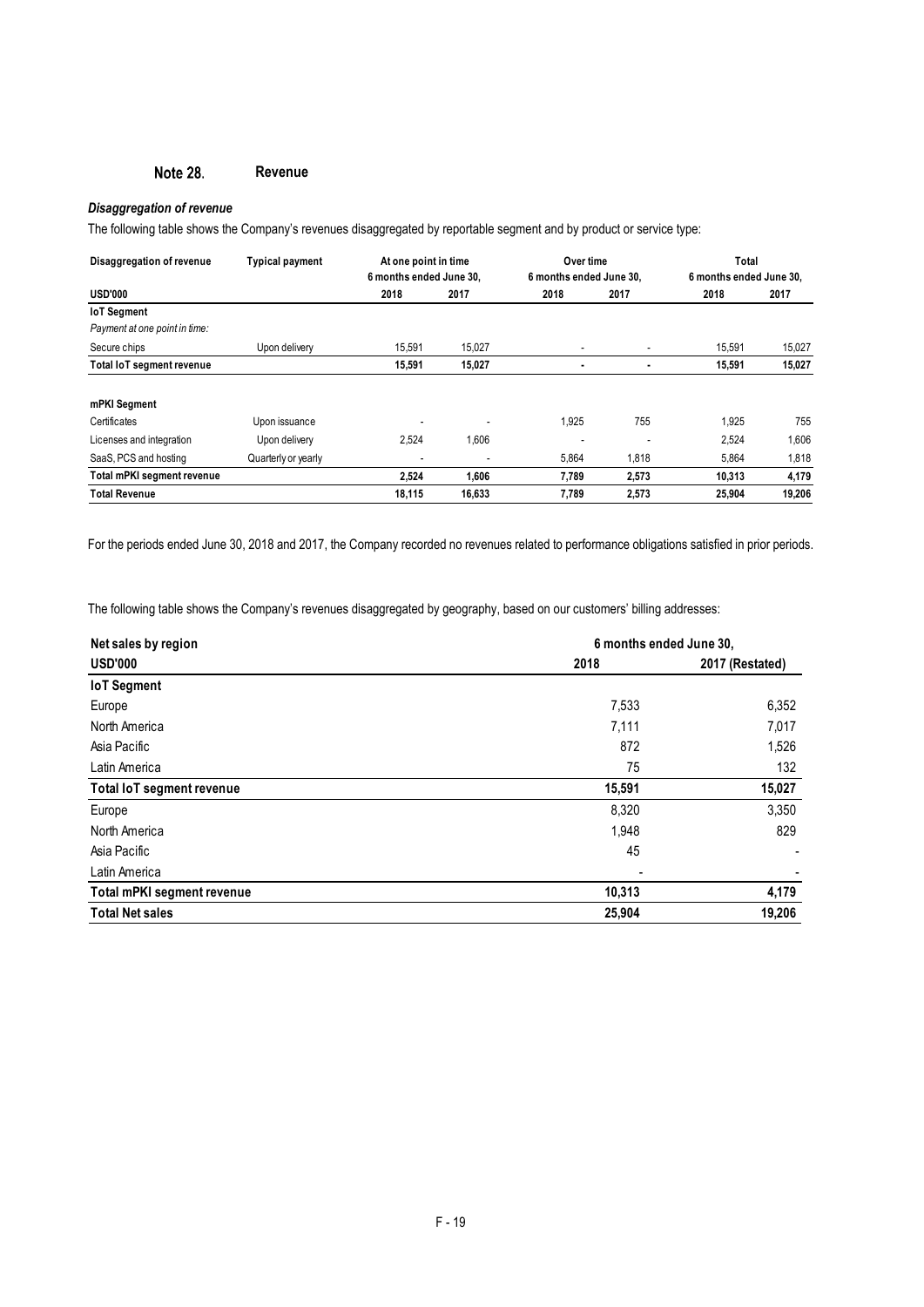# *Contract assets and contract liabilities*

Our contract assets and liabilities consist of:

|                                                                                                                                                                     | As at June 30, | As at December 31, |
|---------------------------------------------------------------------------------------------------------------------------------------------------------------------|----------------|--------------------|
| <b>USD'000</b>                                                                                                                                                      | 2018           | 2017               |
| Trade accounts receivables                                                                                                                                          |                |                    |
| Trade accounts receivable - IoT segment                                                                                                                             | 5,647          | 3,523              |
| Trade accounts receivable - mPKI segment                                                                                                                            | 4,014          | 4,338              |
| Total trade accounts receivables                                                                                                                                    | 9,661          | 7,861              |
| <b>Contract assets</b>                                                                                                                                              |                |                    |
| <b>Total contract assets</b>                                                                                                                                        |                |                    |
| Deferred Revenue (Contract Liabilities)                                                                                                                             |                |                    |
| Deferred Revenue - mPKI segment                                                                                                                                     | 11,358         | 7,331              |
| <b>Total Deferred Revenue</b>                                                                                                                                       | 11,358         | 7,331              |
| Revenue recognized, respectively, in the 6 months and in the year from amounts<br>included in the deferred revenue of the mPKI segment at the beginning of the year | 1,707          | 769                |

Increases or decreases in trade accounts receivable, contract assets and deferred revenue were primarily due to normal timing differences between our performance and customer payments.

### *Remaining performance obligations*

As part of our adoption of the new revenue standard, we have elected to use a practical expedient to exclude disclosure of transactions prices allocated to remaining performance obligations, and when we expect to recognize such revenue, for all periods prior to the date of initial application of the standard.

As of June 30, 2018, approximately USD 11,358,000 is expected to be recognized from remaining performance obligations for mPKI contracts. We expect to recognize revenue for these remaining performance obligations during the next three years approximately as follows:

### **Estimated mPKI revenue from remaining performance obligations**

| as at June 30, 2018                    |                 | <b>USD'000</b> |
|----------------------------------------|-----------------|----------------|
|                                        | 2018            | 5,266          |
|                                        | 2019            | 3,639          |
|                                        | 2020            | 2,230          |
|                                        | 2021 and beyond | 223            |
| Total remaining performance obligation |                 | 11,358         |

#### Note 29. **Stock-based compensation**

### *Employee Stock Option Plans*

The Stock Option Plan ("ESOP 1") was approved on December 31, 2007 by the stockholders of WISeKey SA, representing 2'632'500 options convertible into WISeKey SA shares with an exercise price of CHF 0.01 per share.

The Stock Option Plan ("ESOP 2") was approved on December 31, 2011 by the stockholders of WISeKey SA, representing 16'698'300 options convertible into WISeKey SA shares with an exercise price of CHF 0.01 per share.

At March 22, 2016 as part of the reverse acquisition transaction, both ESOP plans in existence in WISeKey SA were transferred to the Group at the same terms, with the share exchange term of 5:1 into WIHN Class B shares.

### *Grants*

In the 6 months to June 30, 2018, the Group granted a total of 438,188 options or warrants, each option or warrant being exercisable into one class B share, as per below.

The warrants granted consist of:

- 314,000 warrants with immediate vesting granted to external advisors, 100,000 of which had been exercised as of June 30, 2018;
- 97,854 warrants with immediate vesting granted to employees, all of which had been exercised as of June 30, 2018.
- 26,334 warrants with 50%, i.e.13,167 warrants, vesting on February 01, 2018 and 50% vesting on August 01, 2018 granted to an employee. None of the vested options had been exercised as of June 30, 2018.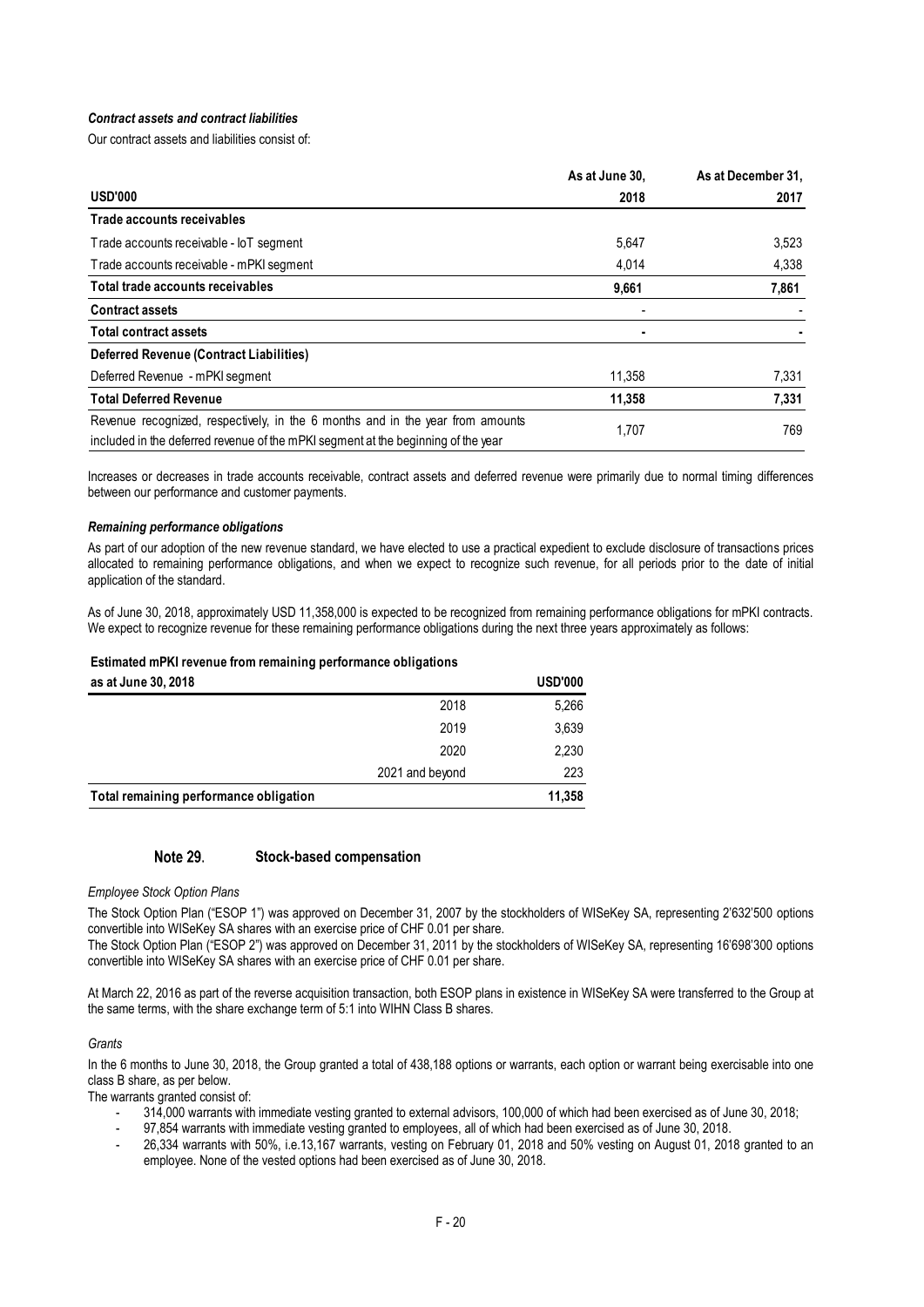The warrants granted were valued at grant date using the Black-Scholes model. Unvested warrants to external advisers as at June 30, 2018 were revalued to their fair value as at June 30, 2018 using the same model. Unvested options to employees as at June 30, 2018 were recognized prorata temporis over the service period (grant date to vesting date).

## *Stock Option Charge to the Income Statement*

The Group calculates the fair value of options granted by applying the Black-Scholes option pricing model. Expected volatility is based on historical volatility of the Group over the prior 12 months.

As a result, in the 6 months to June 30, 2018, a total charge of USD 1,050,461 for options granted to employees and nonemployees was recognized in the consolidated income statement calculated by applying the Black-Scholes model at grant.

The following assumptions were used to calculate the compensation expense and the calculated fair value of stock options granted:

| Assumption                             | June 30, 2018 | June 30, 2017 |
|----------------------------------------|---------------|---------------|
| Dividend yield                         | None          | None          |
| Risk-free interest rate used (average) | 1.00%         | 1.00%         |
| Expected market price volatility       | 57.88%        | 62.20%        |

The following table illustrates the development of the Group's non-vested options during the 6 months ended June 30, 2018.

|                                            | Number of WIHN Class B      | Weighted-average grant |
|--------------------------------------------|-----------------------------|------------------------|
| Non-vested options                         | <b>Shares under options</b> | date fair value (USD)  |
| Non-vested options as at December 31, 2017 | 333.334                     | 1.78                   |
| Granted                                    | 438.188                     | 3.62                   |
| Vested                                     | (425, 021)                  | 3.54                   |
| Non-vested forfeited or cancelled          |                             |                        |
| Non-vested options as at June 30, 2018     | 346.501                     | 1.95                   |

As at June 30, 2018, there was an unrecognized compensation expense of \$ 12,926 related to non-vested stock option based on compensation arrangements.

The following table summarizes the Group's stock option activity for the 6 months ended June 30, 2018.

|                                  |                     |                  | Weighted average |                     |
|----------------------------------|---------------------|------------------|------------------|---------------------|
|                                  | <b>WIHN Class B</b> | Weighted-average | remaining        | Aggregate intrinsic |
|                                  | Shares under        | exercise price   | contractual term | value               |
| <b>Options on WIHN Shares</b>    | options             | (USD)            | (in years)       | (USD)               |
| Granted                          | 3,316,139           | 3.30             |                  |                     |
| Exercised or converted           | (678, 905)          | 0.09             |                  | 1,326,653           |
| Forfeited or cancelled           | (9,541)             | 0.05             |                  |                     |
| Expired                          | (32,000)            | 5.13             |                  |                     |
| Outstanding at December 31, 2017 | 3,265,899           | 5.93             | 2.77             | (12,704,389)        |
| Of which vested                  | 2,932,565           | 6.12             | 2.80             | (11,965,721)        |
| Of which non-vested              | 333,334             |                  |                  |                     |
| Granted                          | 438,188             | 2.90             |                  |                     |
| Exercised or converted           | (197, 854)          | 1.05             |                  | 226,681             |
| Forfeited or cancelled           |                     |                  |                  |                     |
| Expired                          |                     |                  |                  |                     |
| Outstanding as at June 30, 2018  | 3,506,233           | 5.74             | 2.28             | (12, 447, 935)      |
| Of which vested                  | 3,159,732           | 5.93             | 2.29             | (11,809,567)        |
| Of which non-vested              | 346,501             |                  |                  |                     |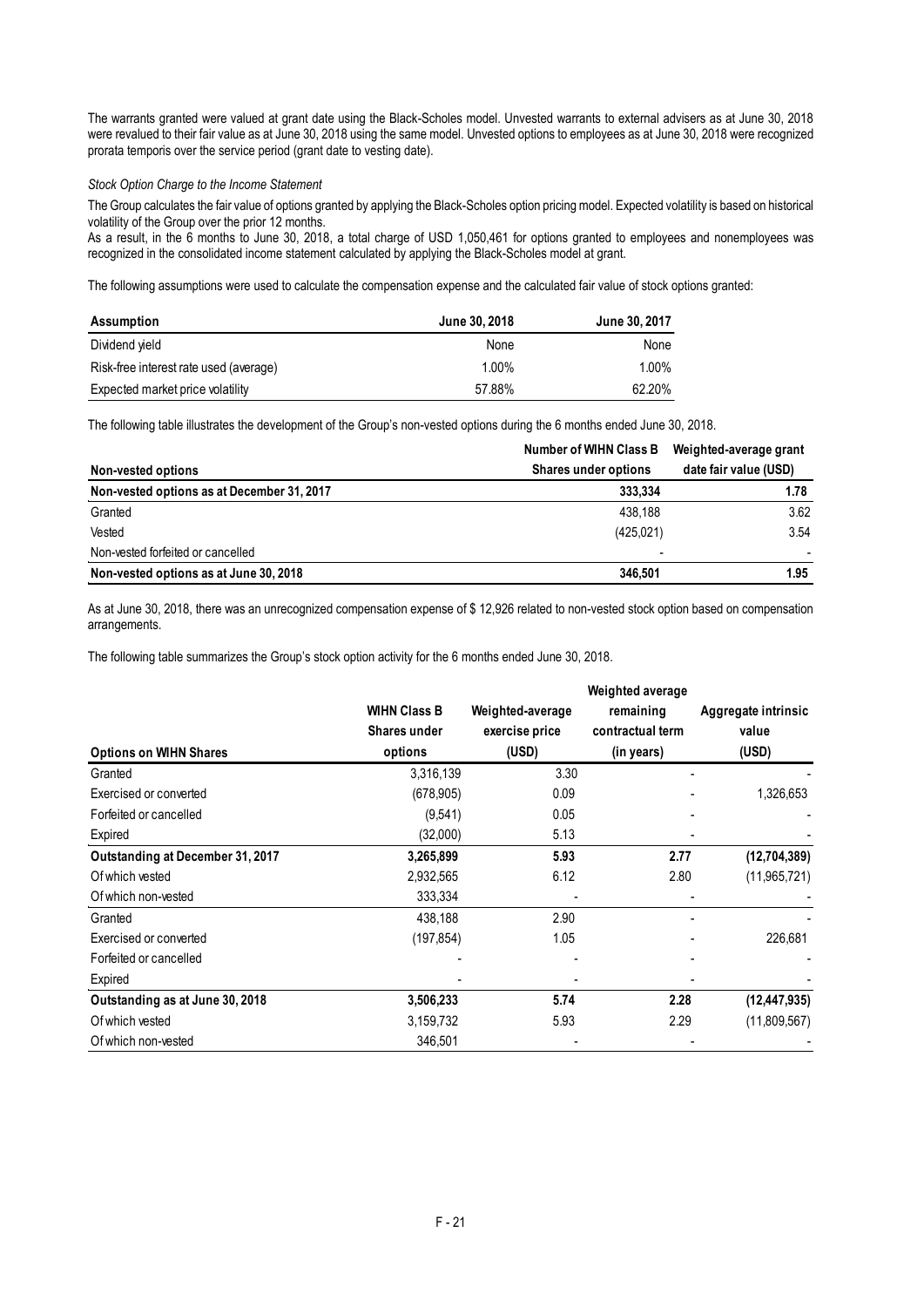*Summary of Stock-Based Compensation Expenses*

| Stock-based compensation expenses          | 6 months ended | 6 months ended |
|--------------------------------------------|----------------|----------------|
| USD'000                                    | June 30, 2018  | June 30, 2017  |
| In relation to warrants issued             | (114)          | 2.417          |
| In relation to Employee Stock Option Plans | 1.164          |                |
| Total                                      | 1.050          | 2.417          |

Stock-based compensation expenses are recorded under the following expense categories in the income statement:

| Stock-based compensation expenses          | 6 months ended           | 6 months ended |
|--------------------------------------------|--------------------------|----------------|
| <b>USD'000</b>                             | June 30, 2018            | June 30, 2017  |
| Selling & marketing expenses               | 218                      |                |
| General & administrative expenses          | 832                      | 266            |
| Non-operating expenses - Financial charges | $\overline{\phantom{a}}$ | 2,151          |
| Total                                      | 1.050                    | 2,417          |

#### **Note 30. Non-operating income**

Non-operating income consisted of the following:

| <b>USD'000</b>             | 6 months ended June 30, |       |
|----------------------------|-------------------------|-------|
|                            | 2018                    | 2017  |
| Foreign exchange gain      | 242                     | 1.168 |
| Financial income           | 46                      | 16    |
| Other                      | 244                     |       |
| Total non-operating income | 532                     | 1.186 |

Other non-operating income includes a USD 215,283 income from the recalculation of the fair value of the OpenLimit marketable securities (see Note 12).

#### Note 31. **Non-operating expenses**

Non-operating expenses consisted of the following:

| <b>USD'000</b>               | 6 months ended June 30. |       |
|------------------------------|-------------------------|-------|
|                              | 2018                    | 2017  |
| Foreign exchange losses      | 689                     | 332   |
| Financial charges            | 15                      | 3,258 |
| Interest Expense             |                         |       |
| Other                        | 394                     | 5     |
| Total non-operating expenses | 1,109                   | 3,595 |

#### Note 32. **Segment Information and Geographic Data**

The Group has two segments: Internet of Things ("**IoT**", previously referred to as "Semiconductors") and managed Public Key Infrastructure ("**mPKI**", previously referred to as "Others"). The Group's chief operating decision maker, who is its Chief Executive Officer, reviews financial performance according to these two segments for purposes of allocating resources and assessing budgets and performance. The IoT segment encompasses the design, manufacturing, sales and distribution of microprocessors operations. The mPKI segment includes all

operations relating to the provision of secured access keys, authentication, signing software, certificates and digital security applications.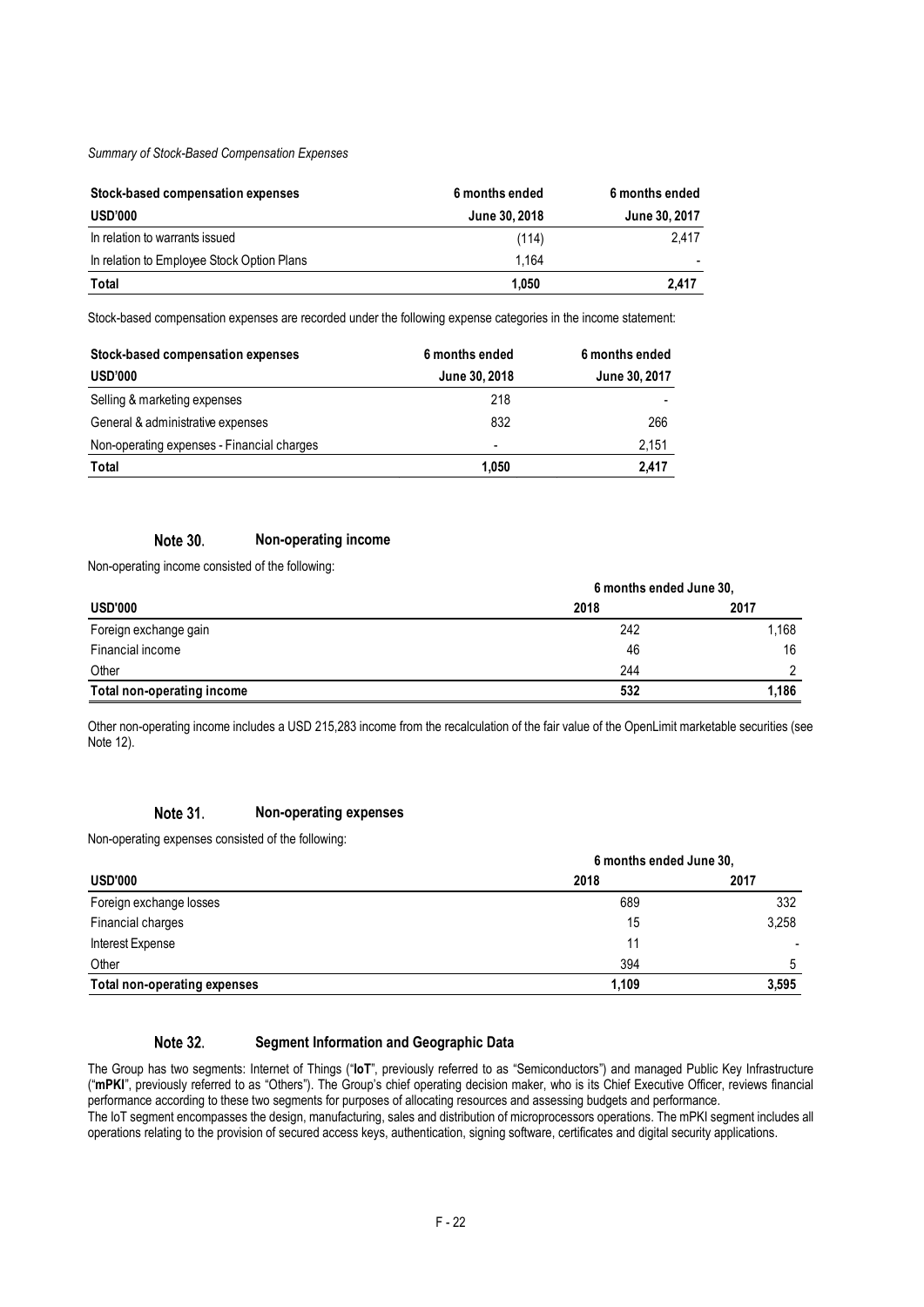**6 months to June 30, 2018**

| <b>USD'000</b>                                         | loT    | mPKI      | Total   |
|--------------------------------------------------------|--------|-----------|---------|
| Revenues from external customers                       | 15,711 | 10,193    | 25,904  |
| Intersegment revenues                                  | 59     | 1,040     | 1,099   |
| Interest revenue                                       | 25     | 26        | 51      |
| Interest expense                                       | 18     | 1,243     | 1,261   |
| Depreciation and amortization                          | 652    | 386       | 1,038   |
| Segment income /(loss) before income taxes             | 1,643  | (11, 194) | (9,551) |
| Profit / (loss) from intersegment sales                | 3      | 50        | 52      |
| Income tax recovery /(expense)                         |        | (1,100)   | (1,100) |
| Other significant non cash items                       |        |           |         |
| Share-based compensation expense                       |        | 1,050     | 1,050   |
| Interest and amortization of debt discount and expense |        | 1,776     | 1,776   |
| Segment assets                                         | 18,893 | 66,842    | 85,735  |

| Revenue reconciliation                              | <b>USD'000</b> |
|-----------------------------------------------------|----------------|
| Total revenue for reportable segment                | 27.003         |
| Elimination of intersegment revenue                 | (1,099)        |
| Total consolidated revenue                          | 25,904         |
| Loss reconciliation                                 | <b>USD'000</b> |
| Total profit / (loss) from reportable segments      | (9,551)        |
| Elimination of intersegment profits                 | (52)           |
| Loss before before income taxes                     | (9,603)        |
| <b>Assets</b>                                       | <b>USD'000</b> |
| Total assets from reportable segments               | 85.735         |
| Elimination of intersegment receivables             | (6,373)        |
| Elimination of intersegment investment and goodwill | (12,792)       |
| <b>Consolidated total assets</b>                    | 66.570         |

*Revenue and Property, plant and equipment by geography*

The following tables summarize geographic information for net sales based on the billing address of the customer, and for property, plant and equipment.

| Net sales by region    |        | 6 months ended June 30, |  |  |
|------------------------|--------|-------------------------|--|--|
| <b>USD'000</b>         | 2018   | 2017 (Restated)         |  |  |
| Europe                 | 15,853 | 10,539                  |  |  |
| North America          | 9,059  | 7,009                   |  |  |
| Asia Pacific           | 917    | 1,526                   |  |  |
| Latin America          | 75     | 132                     |  |  |
| <b>Total Net sales</b> | 25,904 | 19,206                  |  |  |

| Property, plant and equipment, net of depreciation by region | As at June 30, | As at December 31. |
|--------------------------------------------------------------|----------------|--------------------|
| <b>USD'000</b>                                               | 2018           | 2017               |
| Europe                                                       | 3.391          | 3,490              |
| North America                                                | 658            | 440                |
| Asia Pacific                                                 | 28             | 35                 |
| Latin America                                                |                |                    |
| Total Property, plant and equipment, net of depreciation     | 4.077          | 3.966              |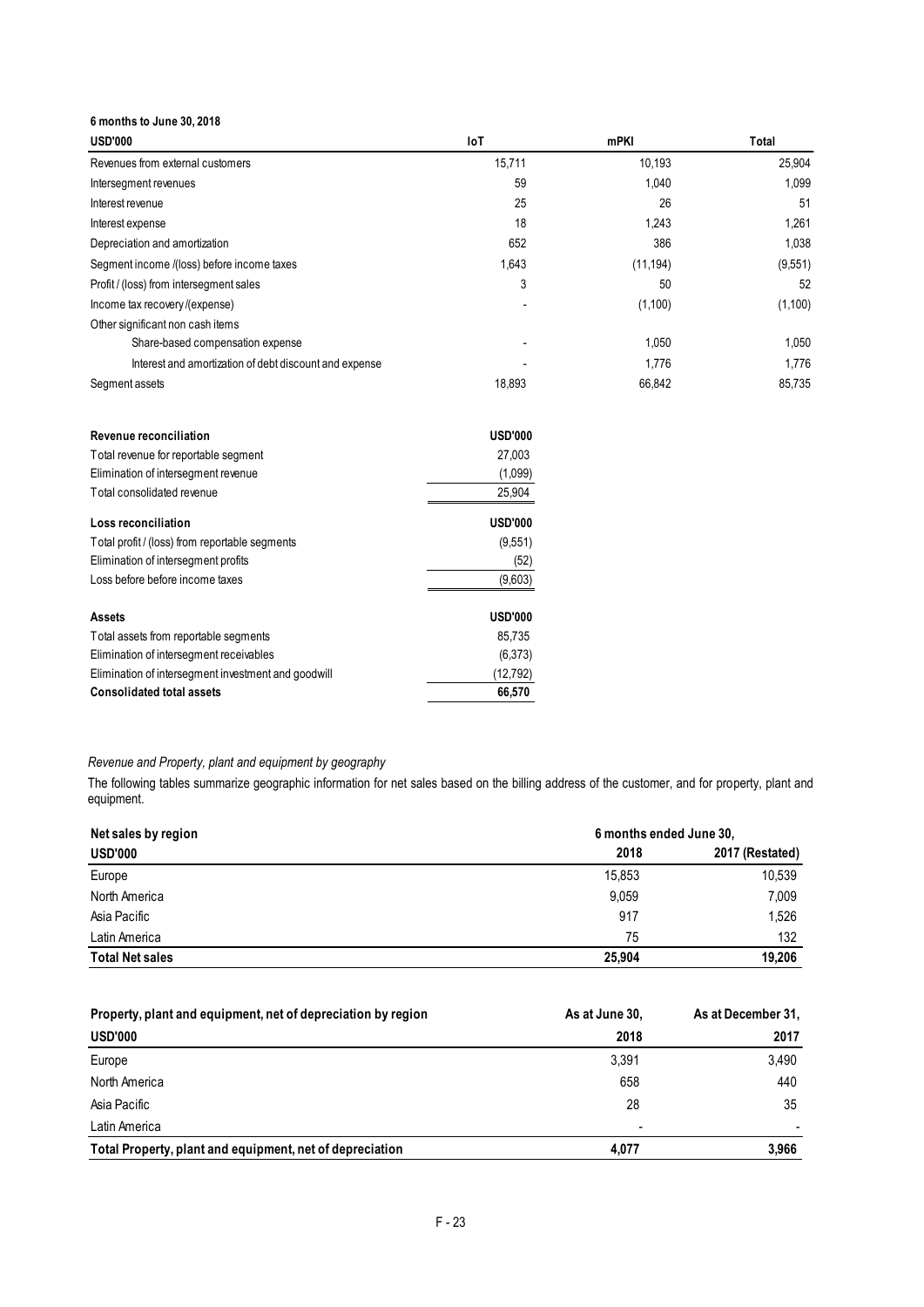#### Note 33. **Loss per share**

The computation of basic and diluted net loss per share for the Group is as follows:

|                                                                              | 6 months ended June 30, |                 |  |  |
|------------------------------------------------------------------------------|-------------------------|-----------------|--|--|
| Loss per share                                                               | 2018                    | 2017 (Restated) |  |  |
| Net loss attributable to WISeKey International Holding AG (USD'000)          | (10.703)                | (7,336)         |  |  |
| Weighted average shares outstanding - basic                                  | 33.266.555              | 27.897.989      |  |  |
| Basic and diluted weighted average loss per share attributable to WIHN (USD) | (0.32)                  | (0.26)          |  |  |

For purposes of the diluted net loss per share calculation, stock options, share subscriptions in progress, convertible instruments and warrants are considered potentially dilutive securities and are excluded from the calculation of diluted net loss per share, because their effect would be anti-dilutive. Therefore basic and diluted net loss per share was the same for the periods presented due to the Group's net loss position.

#### Note 34. **Legal proceedings**

We are currently not party to any other legal proceedings and claims.

#### Note 35. **Related parties disclosure**

*Subsidiaries*

The consolidated financial statements of the Group include the entities listed in the following table. All are fully consolidated in the financial statements of the Group.

| Group Company Name                                      | <b>Registered Office</b>                                                                             | <b>Share Capital</b> |           |                |                  | % ownership                                    | % ownership |  |
|---------------------------------------------------------|------------------------------------------------------------------------------------------------------|----------------------|-----------|----------------|------------------|------------------------------------------------|-------------|--|
|                                                         |                                                                                                      |                      |           | as of June 30, |                  | as of December Nature of business              |             |  |
|                                                         |                                                                                                      |                      |           | 2018           | 31, 2017         |                                                |             |  |
| <b>WISeKey SA</b>                                       | Route de Pré-Bois 29, 1215 Geneva 15, Switzerland                                                    | CHF                  | 933.436   | 95.35%         | 95.35%           | Main operating company. Sales and R&D services |             |  |
| <b>WISeKey Semiconductors SAS</b>                       | Rue de la carrière de Bachasson, Arteparc de Bachasson, CS 70025, 13590 Meyreuil, France             | <b>EUR</b>           | 1.298.162 | 100.0%         | 100.0%           | Chip manufacturing, sales & distribution       |             |  |
| WiseTrust SA                                            | Route de Pré-Bois 29, 1215 Geneva 15, Switzerland                                                    | CHF                  | 680,000   | 100.0%         | 100.0%           | Non-operating investment company               |             |  |
| WISeKey (Suisse) SA                                     | Route de Pré-Bois 29, 1215 Geneva 15, Switzerland                                                    | CHF                  | 100,000   | 100.0%         | 100.0%           | Dormant                                        |             |  |
| WISeKey ELA SL                                          | Calle Rodriquez Arias No 15, Bilbao, Spain                                                           | <b>EUR</b>           | 4,000,000 | 100.0%         | 100.0%           | Sales & support                                |             |  |
| <b>WISeKey SAARC Ltd</b>                                | 20-22 Bedford Row, London WC1R 4JS, United Kingdom                                                   | GBP                  | 100,000   | 51.0%          | 51.0%            | Non trading                                    |             |  |
| WISeKey USA Inc                                         | 731 James Street, Suite 400, Syracuse, New York 13203-2003, USA                                      | <b>USD</b>           | 6.500     | 100% *         | 100%*            | Sales & support                                |             |  |
| WISeKey India Private Ltd***                            | C-4/5, Lower Ground Floor, Safdarjung Development Area, New Delhi, South Delhi, Delhi, India, 110016 | <b>INR</b>           | 1.000.000 | 45.9%          | 45.9%            | Sales & support                                |             |  |
| WISeKey France SAS**                                    | 11 rue de Longjumeau, 91160 Champlan, France                                                         | <b>EUR</b>           | 37,000    | 100.0%         | 100.0%           | Dormant                                        |             |  |
| WISeKey Italia s.r.l.**                                 | Via Montenapoleone 8, CAP 20121, Milano, Italy                                                       | <b>EUR</b>           | 10,000    | 100.0%         | 100.0%           | Dormant                                        |             |  |
| WISeKey Singapore Pte Ltd**                             | 77 Science Park Drive, #02-18/19 CINTECH III, Singapore 118256, Singapore                            | SGD                  | 100,000   | 100.0%         | 100.0%           | Sales & distribution                           |             |  |
| <b>WISeKey KK</b>                                       | 3F, 1-9-7 Kanda-Awajicho, Chiyoda-ku, Tokyo, Japan                                                   | JPY                  | 1.000.000 | 100.0%         | 100.0%           | Sales & distribution                           |             |  |
| QuoVadis Trustlink Schweiz AG                           | Poststrasse 17, Postfach, 9001 St. Gallen, Switzerland                                               | CHF                  | 100,000   | 100.0%         | 85.0%            | Sales & distribution                           |             |  |
| WISeKey (UK) Ltd                                        | Unit 7 Hayters Court, Grigg Lane, Brockenhurst, Hampshire SO42 7PG, United Kingdom                   | GBP                  | 200       | 100.0%         | 85.0%            | Sales & distribution                           |             |  |
| QuoVadis Trustlink BVBA                                 | Schaliënhoevedreef 20 Bus T, 2800 Mechelen, Belgium                                                  | <b>EUR</b>           | 6.267     | 100.0%         | 85.0%            | Sales & distribution                           |             |  |
| QuoVadis Trustlink BV                                   | Nevelgaarde 56, 3436 ZZ Nieuwegein, The Netherlands                                                  | <b>EUR</b>           | 18,000    | 100.0%         | 85.0%            | Sales & distribution                           |             |  |
| QV BE BV                                                | Nevelgaarde 56, 3436 ZZ Nieuwegein, The Netherlands                                                  | <b>EUR</b>           | 10,000    | 100.0%         | 85.0%            | Non trading                                    |             |  |
| QuoVadis Trustlink GmbH                                 | Ismaninger Str. 52, D-81675 München, Germany                                                         | <b>EUR</b>           | 25,000    | 100.0%         | 85.0%            | Sales & distribution                           |             |  |
| QuoVadis Services Ltd                                   | Clarendon House, 2 Church Street, Hamilton HM 11, Bermuda                                            | USD                  | 12.000    | 51.0%          | 43.4%            | Support and R&D services                       |             |  |
| QuoVadis Ltd                                            | 5th Floor, Andrew's Place, 51 Church Street, Hamilton HM 12, Bermuda                                 | <b>USD</b>           | 12.000    | 100.0%         | 85.0%            | Support and R&D services                       |             |  |
| WISeKey (Bermuda) Holdings Ltd                          | 5th Floor, Andrew's Place, 51 Church Street, Hamilton HM 12, Bermuda                                 | USD                  | 109.392   | 100.0%         | 85.0%            | Holding for the QuoVadis group                 |             |  |
| WISeKey Taiwan                                          | Hun Tai Centre, 2/F-A, 170 Dunhua North Road, Singshan District, Taipei 10548, Taiwan                | <b>TWD</b>           | 100,000   | 100.0%         | 100.0%           | Sales & distribution                           |             |  |
| WISeCoin AG                                             | General Guisan Strasse 6, 6300 Zug, Switzerland                                                      | CHF                  | 100,000   | 90.0%          | not incorporated | Sales & distribution                           |             |  |
| * 50% owned by WISeKey SA and 50% owned by WiseTrust SA |                                                                                                      |                      |           |                |                  |                                                |             |  |

\*\* dormant or in the process of being liquidated

\*\*\* 90% ow ned by WISeKey SAARC which is controlled by WIHN

WISeKey BRBV was liquidated at the end of 2017 and as a result is no longer showing in the consolidated subsidiaries as at June 30, 2018. WISeCoin AG was incorporated on May 14, 2018. It is controlled and 90%-owned by the Group, and was therefore consolidated from the date of its incorporation.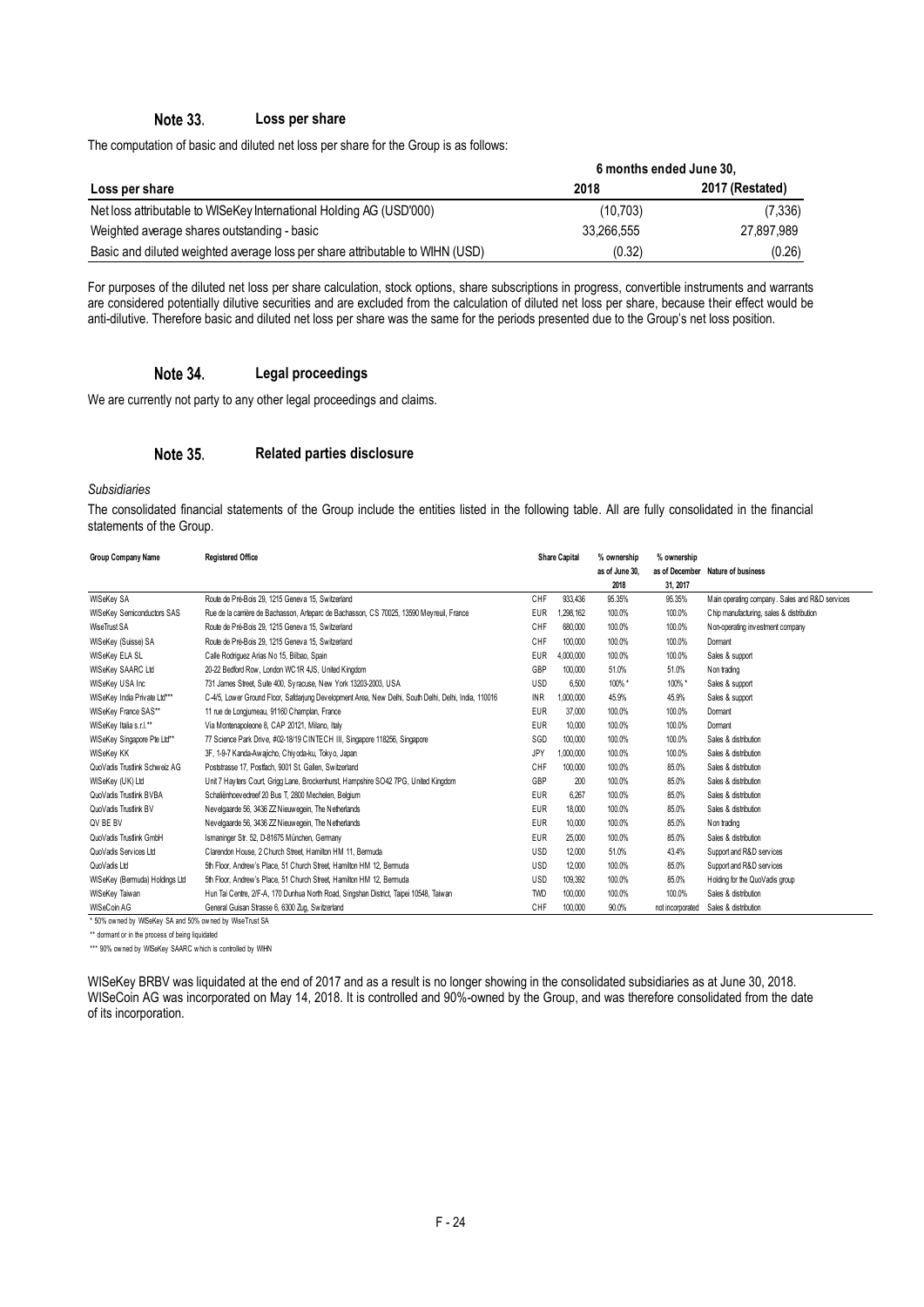### *Related Party Transactions and Balances*

| Receivables as at          |          |              | Payables as at           |              | Net income from                |      | Net expenses to                |      |
|----------------------------|----------|--------------|--------------------------|--------------|--------------------------------|------|--------------------------------|------|
|                            | June 30, | December 31, | June 30,                 | December 31, | in the 6 months ended June 30, |      | in the 6 months ended June 30, |      |
| Related Party (In USD'000) | 2018     | 2017         | 2018                     | 2017         | 2018                           | 2017 | 2018                           | 2017 |
| 1 Carlos Moreira           | 6        | 488          |                          |              |                                |      |                                |      |
| 2 Maryla Shingler-Bobbio   |          | 54           | 33                       | 49           |                                |      | 51                             |      |
| 3 Philippe Doubre          |          | $\sim$       | 33                       | 49           |                                |      | 54                             |      |
| 4 Juan Hernandez-Zayas     |          |              | 33                       | 49           |                                |      | 55                             |      |
| 5 Thomas Hürlimann         |          |              | 3                        |              |                                |      | 3                              |      |
| 6 Dourgam Kummer           |          |              | 33                       | 63           |                                |      | 163                            |      |
| 7 David Fergusson          |          |              | $\overline{\phantom{a}}$ | 22           |                                |      | 34                             | 20   |
| 8 Roman Brunner            |          |              | 413                      | 407          |                                |      | 6                              |      |
| 9 Harald Steger            |          |              | $\overline{\phantom{a}}$ |              |                                |      | 445                            |      |
| 10 Don Tapscott            |          |              | $\overline{\phantom{a}}$ |              |                                |      | 194                            |      |
| 11 Wei Wang                |          |              |                          |              |                                |      | 187                            |      |
| 12 OISTE                   |          |              |                          |              |                                | 55   | 112                            | 109  |
| 13 Todd Ruppert            |          | 354          |                          |              |                                |      | 354                            |      |
| 14 Edmund Gibbons Limited  | 2        |              | 450                      | 546          | 200                            |      | 86                             |      |
| 15 Terra Ventures Inc      |          |              | 32                       | 33           |                                |      |                                |      |
| 16 SAILLC (SBT Ventures)   |          |              | 33                       | 34           |                                |      |                                |      |
| 17 GSP Holdings Ltd        |          |              | 17                       | 17           |                                |      |                                |      |
| 18 Indian Potash Limited   | 12       |              |                          |              | 44                             |      |                                |      |
| Total                      | 22       | 897          | 1,078                    | 1,269        | 243                            | 55   | 1,744                          | 129  |

1. Carlos Moreira is the Chairman of the Board and CEO of the Company. A short-term loan for an amount of CHF 472,500 (USD 484,751) was granted to Carlos Moreira on November 03, 2017. The loan bore no interest. On April 24, 2018 Carlos Moreira repaid the loan in 100,000 WIHN Class B shares in full settlement of the amount due. A short-term receivable in an amount of CHF 5,671 (USD 5,727) from Carlos Moreira was also outstanding as at June 30, 2018, made up of short-term cash advances to Carlos Moreira for his travel expenses. This short-term receivable will be cleared when the latest expense claim is processed.

2. Maryla Shingler-Bobbio is a Board member of the Company, and member of the Company's audit committee and nomination & compensation committee. On September 23, 2016, the Company made a loan for an amount of CHF 50,000 (USD 51,296) to Maryla Shingler-Bobbio. It carries an interest rate of 5% per annum. For the year 2017, interests in the amount of CHF 2,500 (USD 2,540 at average rate) were added to the loan amount. The loan was fully settled on April 12, 2018. The payable to Maryla Shingler-Bobbio as at June 30, 2018 relates to her Board fees.

3. Philippe Doubre is a Board member of the Group, and member of the Group's nomination & compensation committee, as well as a shareholder. The payable to Philippe Doubre as at June 30, 2018 relates to his Board fee.

4. Juan Hernandez-Zayas is a Board member of the Group, and member of the Group's audit committee and the strategy committee, as well as a shareholder. The payable to Juan Hernandez-Zayas as at June 30, 2018 relates to his Board fee.

5. Thomas Hürlimann is a Board member of the Group, appointed at the 2018 Annual General Meeting. The payable to Thomas Hürlimann as at June 30, 2018 relates to his Board fee.

6. Dourgam Kummer is a Board member of the Group, as well as a shareholder. The payable to Dourgam Kummer as at June30, 2017 relates to his Board fee. In 2018, M. Kummer was also compensated for additional services to the Group.

7. David Fergusson is a Board member of the Group, and member of the Group's audit committee and nomination & compensation committee.

8. Roman Brunner is the Chief Revenue Officer of the Group, and CEO of QuoVadis. He entered into a loan agreement with WISeKey (Bermuda) Holding Ltd in 2007 and has made loans to WISeKey (Bermuda) Holding Ltd of varying amounts since 2004. The loan carries an interest rate of 5% per annum and has no fixed repayment date. As at June 30, 2018 the balance of the loan due by WISeKey (Bermuda) Holding Ltd to Roman Brunner was USD 412,602.

9. Harald Steger is a member of the Group's strategy committee.

10. Don Tapscott is a member of the Group's strategy committee.

11. Wei Wang is a member of the Group's strategy committee.

12. The Organisation Internationale pour la Sécurité des Transactions Electroniques ("**OISTE**") is a Swiss non-profit making foundation that owns a cryptographic rootkey. In 2001 WISeKey SA entered into a contract with OISTE to operate and maintain the global trust infrastructures of OISTE. In line with the contract, WISeKey pays a regular fee to OISTE for the use of its cryptographic rootkey. A member of the Board of Directors of WISeKey is also a member of the Counsel of the Foundation which gives rise to the related party situation.

As at June 30, 2018 WISeKey SA had a short-term receivable balance of CHF 1,353 (USD 1,366).

The expenses relating to OISTE recognized in the period to June 30, 2018 relates solely to the license fee for the 6 months to June 30, 2018 under the contract agreement with WISeKey SA.